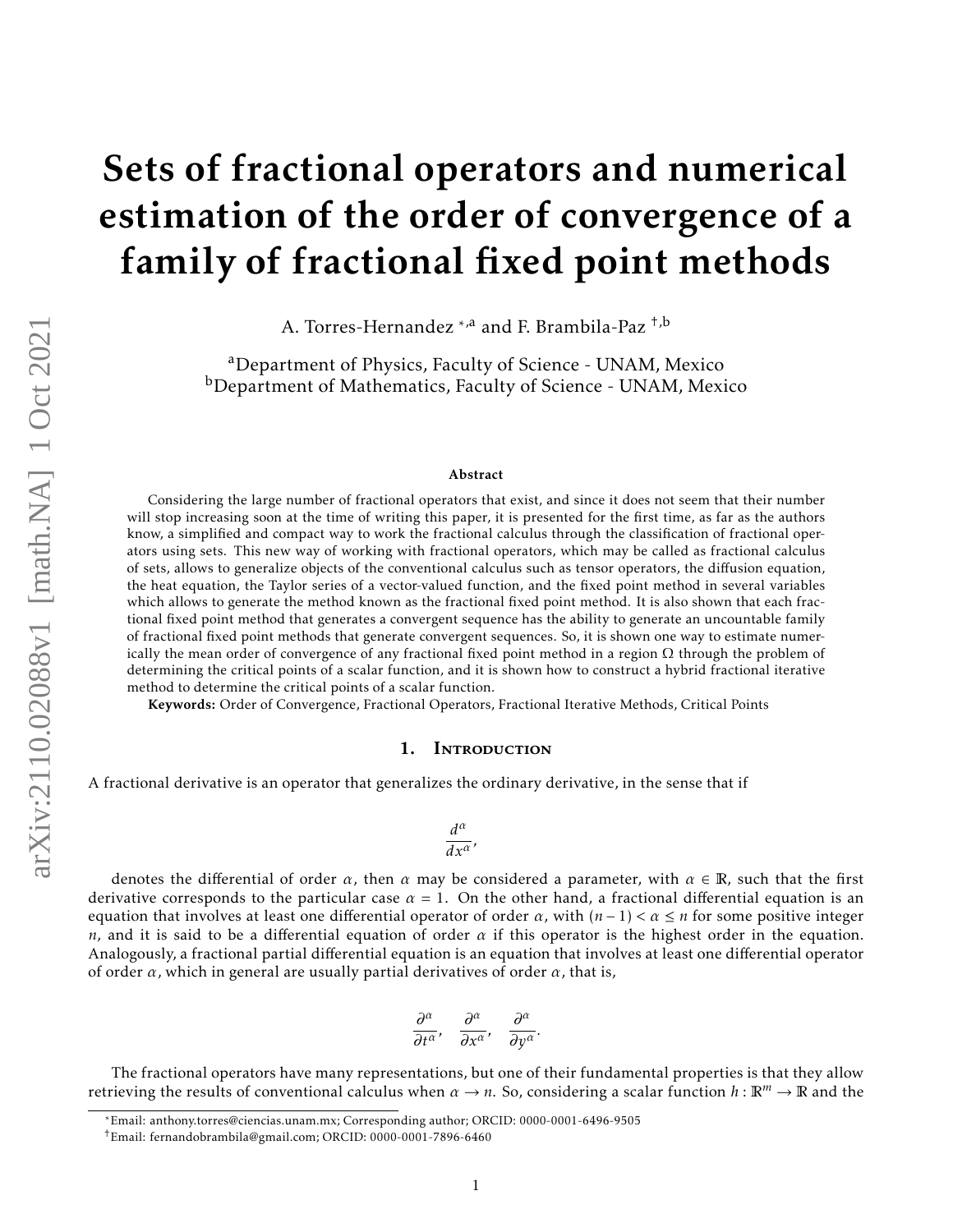canonical basis of  $\mathbb{R}^m$  denoted by  $\{\hat{e}_k\}_{k\geq 1}$ , and it is possible to define the following fractional operators of order  $\alpha$ using Einstein notation

$$
o_x^{\alpha}h(x) := \hat{e}_k o_k^{\alpha}h(x),\tag{1}
$$

then denoting by  $\partial_k^n$  the partial derivative of order *n* applied with respect to the *k*-th component of the vector *x*, using the previous operator it is possible to define the following set of fractional operators

<span id="page-1-0"></span>
$$
O_{x,\alpha}^n(h) := \left\{ o_x^{\alpha} \ : \ \exists \partial_k^n h(x) \ \text{and} \ \lim_{\alpha \to n} o_k^{\alpha} h(x) = \partial_k^n h(x) \ \forall k \ge 1 \right\},\tag{2}
$$

which may be proved to be a nonempty set through the following set of fractional operators

$$
\left\{ o_x^{\alpha} \; : \; o_k^{\alpha} h(x) = \left( \frac{\alpha}{n} \partial_k^n + \left( 1 - \frac{\alpha}{n} \right) \partial_k^{\alpha} \right) h(x) \; \text{ and } \; \lim_{\alpha \to n} \partial_k^{\alpha} h(x) \neq \partial_k^n h(x) \; \forall k \ge 1 \right\},\tag{3}
$$

and which may be considered as a generating set of sets of fractional tensor operators. For example, considering  $\alpha, n \in \mathbb{R}^d$  with  $\alpha = \hat{e}_k[\alpha]_k$  and  $n = \hat{e}_k[n]_k$ , it is possible to define the following set of fractional tensor operators

<span id="page-1-1"></span>
$$
O_{x,\alpha}^n(h) := \left\{ o_x^{\alpha} : o_x^{\alpha} \in O_{x,[\alpha]_1}^{[n]_1}(h) \times O_{x,[\alpha]_2}^{[n]_2}(h) \times \cdots \times O_{x,[\alpha]_d}^{[n]_d}(h) \right\},\tag{4}
$$

therefore, considering a function  $h:\mathbb{R}^m\times\mathbb{R}_{\geq 0}\to\mathbb{R}$ , as well as the vectors  $\alpha,n\in\mathbb{R}^3$  with  $\alpha=\hat{e}_k[\alpha]_k$  and  $n = \hat{e}_k[n]_k$ , it is possible to combine the sets [\(2\)](#page-1-0) and [\(4\)](#page-1-1) to define new sets of fractional operators related to the theory of differential equations, as shown with the following set

$$
\mathcal{W}_{t,x,\alpha}^{n}(h) := \left\{ w_{t,x}^{\alpha} = o_t^{[\alpha]_1} - \text{tr}\left( o_x^{([\alpha]_2, [\alpha]_3)} \right) : \ o_t^{[\alpha]_1} \in O_{t,[\alpha]_1}^{[n]_1}(h) \ \text{and} \ o_x^{([\alpha]_2, [\alpha]_3)} \in O_{x,([\alpha]_2, [\alpha]_3)}^{([\alpha]_2, [\alpha]_3)}(h) \right\},\tag{5}
$$

where tr( $\cdot$ ) denotes the trace of a matrix. So, denoting the Laplacian operator by  $\nabla^2$ , it is possible to obtain the following results:

If 
$$
w_{t,x}^{\alpha} \in W_{t,x,\alpha}^n(h)
$$
 with  $n = (1,1,1) \Rightarrow \lim_{\alpha \to n} w_{t,x}^{\alpha} h(x,t) = (\partial_t - \nabla^2) h(x,t),$  (6)

If 
$$
w_{t,x}^{\alpha} \in W_{t,x,\alpha}^n(h)
$$
 with  $n = (2,1,1) \Rightarrow \lim_{\alpha \to n} w_{t,x}^{\alpha} h(x,t) = (\partial_t^2 - \nabla^2) h(x,t)$ , 
$$
\tag{7}
$$

which may generalize the diffusion equation and the heat equation respectively. To finish this section, it is necessary to mention that the applications of fractional operators have spread to different fields of science such as finance [\[1,](#page-13-0) [2\]](#page-13-1), economics [\[3,](#page-13-2) [4\]](#page-13-3), number theory through the Riemann zeta function [\[5,](#page-13-4) [6\]](#page-13-5) and in engineering with the study for the manufacture of hybrid solar receivers [\[7](#page-13-6)[–10\]](#page-13-7). It should be mentioned that there is also a growing interest in fractional operators and their properties for the solution of nonlinear systems [\[11](#page-13-8)[–16\]](#page-13-9), which is a classic problem in mathematics, physics and engineering, which consists of finding the set of zeros of a function  $f: \Omega \subset \mathbb{R}^n \to \mathbb{R}^n$ , that is,

$$
\{\xi \in \Omega : ||f(\xi)|| = 0\},\tag{8}
$$

where  $\|\cdot\|: \mathbb{R}^n \to \mathbb{R}$  denotes any vector norm, or equivalently

$$
\{\xi \in \Omega : [f]_k(\xi) = 0 \,\forall k \ge 1\}.\tag{9}
$$

where  $[f]_k : \mathbb{R}^n \to \mathbb{R}$  denotes the *k*-th component of the function f. This paper presents a simplified and compact way to work the fractional calculus through the classification of fractional operators using sets. This new way of working with fractional operators allows to generalize objects of the conventional calculus such as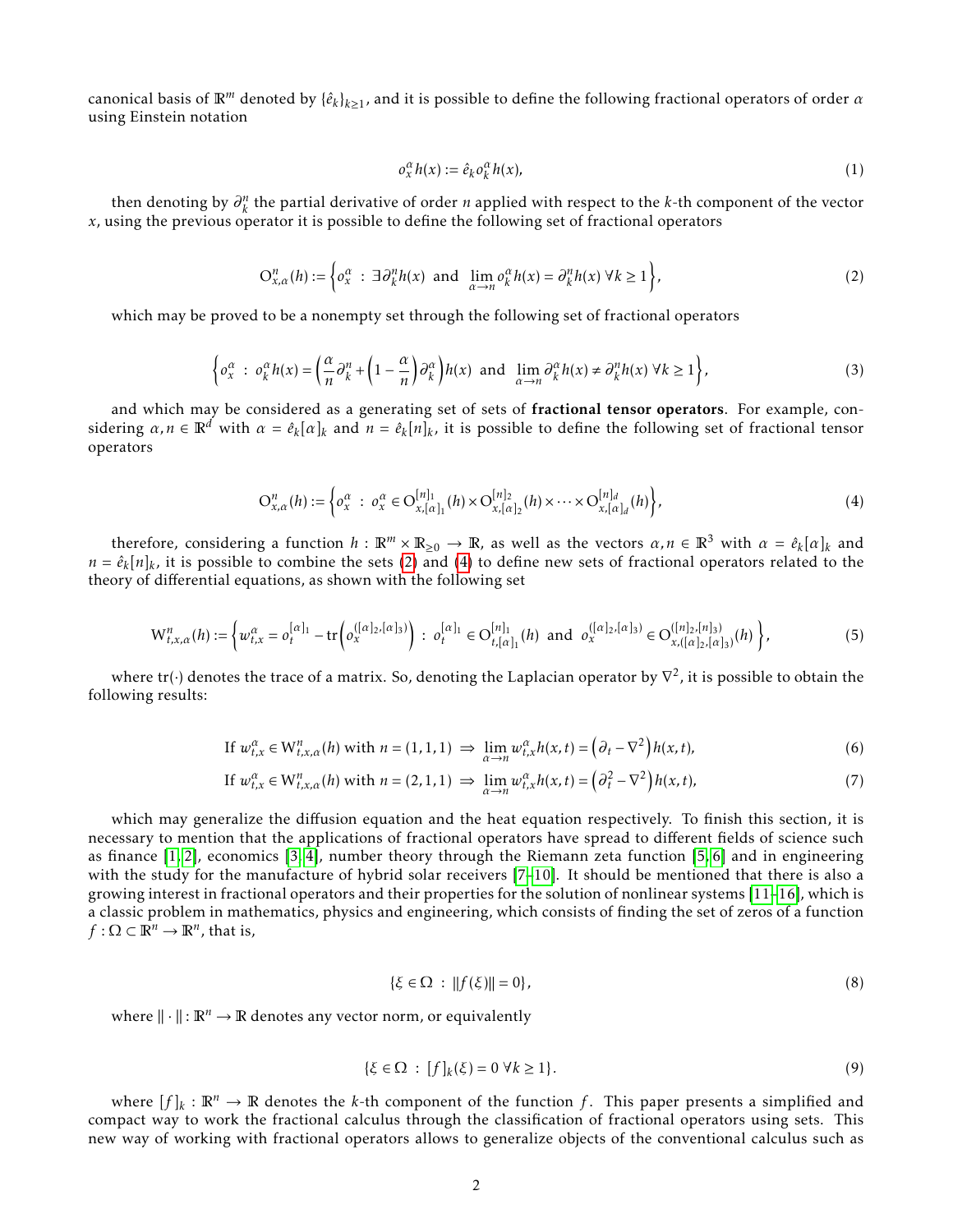tensor operators, the diffusion equation, the heat equation, the Taylor series of a vector-valued function, and the fixed point method in several variables which allows to generate the method known as the fractional fixed point method. It is also shown that each fractional fixed point method that generates a convergent sequence has the ability to generate an uncountable family of fractional fixed point methods that generate convergent sequences. It is shown one way to estimate numerically the mean order of convergence of any fractional fixed point method in a region  $\Omega$  through the problem of determining the critical points of a scalar function, and it is shown how to construct a hybrid fractional iterative method to determine the critical points of a scalar function.

### 2. FIXED POINT METHOD

Let  $\Phi:\mathbb{R}^n\to\mathbb{R}^n$  be a function. It is possible to build a sequence  $\{x_i\}_{i\geq 1}$  by defining the following iterative method

<span id="page-2-0"></span>
$$
x_{i+1} := \Phi(x_i), \quad i = 0, 1, 2, \cdots,
$$
\n(10)

if it is fulfilled that *x<sup>i</sup>* → *ξ* ∈ R*<sup>n</sup>* and if the function Φ is continuous around *ξ*, we obtain that

$$
\xi = \lim_{i \to \infty} x_{i+1} = \lim_{i \to \infty} \Phi(x_i) = \Phi\left(\lim_{i \to \infty} x_i\right) = \Phi(\xi),\tag{11}
$$

the above result is the reason by which the method [\(10\)](#page-2-0) is known as the fixed point method. Furthermore, the function  $\Phi$  is called an iteration function. Before continuing, it is necessary to define the order of convergence of an iteration function  $\Phi$  [\[16,](#page-13-9) [17\]](#page-14-0):

**Definition 2.1.** Let  $\Phi : \Omega \subset \mathbb{R}^n \to \mathbb{R}^n$  be an iteration function with a fixed point  $\xi \in \Omega$ . So, the method [\(10\)](#page-2-0) is *called (locally) convergent, with an order of convergence of order (at least)*  $p$  *(with*  $p \ge 1$ *), if there exist*  $\delta > 0$  *and a non-negative constant C* (with  $C < 1$  *if*  $p = 1$ *), such that for any initial value*  $x_0 \in B(\xi; \delta)$  *it is fulfilled that* 

$$
||x_{i+1} - \xi|| \le C ||x_i - \xi||^p, \quad i = 0, 1, 2, \cdots,
$$
\n(12)

*where C is called convergence factor.*

The order of convergence is usually related to the speed at which the sequence generated by an iteration function  $\Phi$  converges. It is necessary to mention that for the case  $p = 1$  it is said that the function  $\Phi$  has an **order** of convergence (at least) linear, and for the case  $p = 2$  it is said that the function  $\Phi$  has an order of convergence (at least) quadratic. From the previous definition the following proposition is obtained:

<span id="page-2-1"></span>**Proposition** 2.2. Let  $\Phi$  :  $\mathbb{R}^n \to \mathbb{R}^n$  be an iteration function that defines a sequence  $\{x_i\}_{i\geq 1}$  such that  $x_i \to \xi \in \mathbb{R}^n$ . So, if Φ *has an order of convergence of order (at least) p in B*(*ξ*;*δ*)*, there exists a non-negative constant K* = *K*(*C*)*, such that for* all values of the sequence  $\left\{ x_i \right\}_{i \geq 1}$  it is fulfilled that

$$
||x_{i+1} - x_i|| \le K ||x_i - x_{i-1}||^p, \quad i = 0, 1, 2, \cdots,
$$
\n(13)

*where*  $||x_{-1}|| := 0$ .

*Proof.* Considering that  $\Phi$  defines a sequence  $\{x_i\}_{i\geq 1}$  and that it has an order of convergence of order (at least)  $p$ , it is possible to obtain the following inequality

$$
||x_{i+1} - x_i|| \le C \Big( ||x_i - \xi||^p + (||x_i - \xi|| + ||x_i - x_{i-1}||)^p \Big),
$$

as a consequence

 $||x_{i+1} - x_i|| \leq 2C(||x_i - \xi|| + ||x_i - x_{i-1}||)^p$ ,

and since  $x_i \rightarrow \xi$ , there exists a positive constant *c* such that

$$
||x_{i+1} - x_i|| \le 2cC ||x_i - x_{i-1}||^p = K ||x_i - x_{i-1}||^p.
$$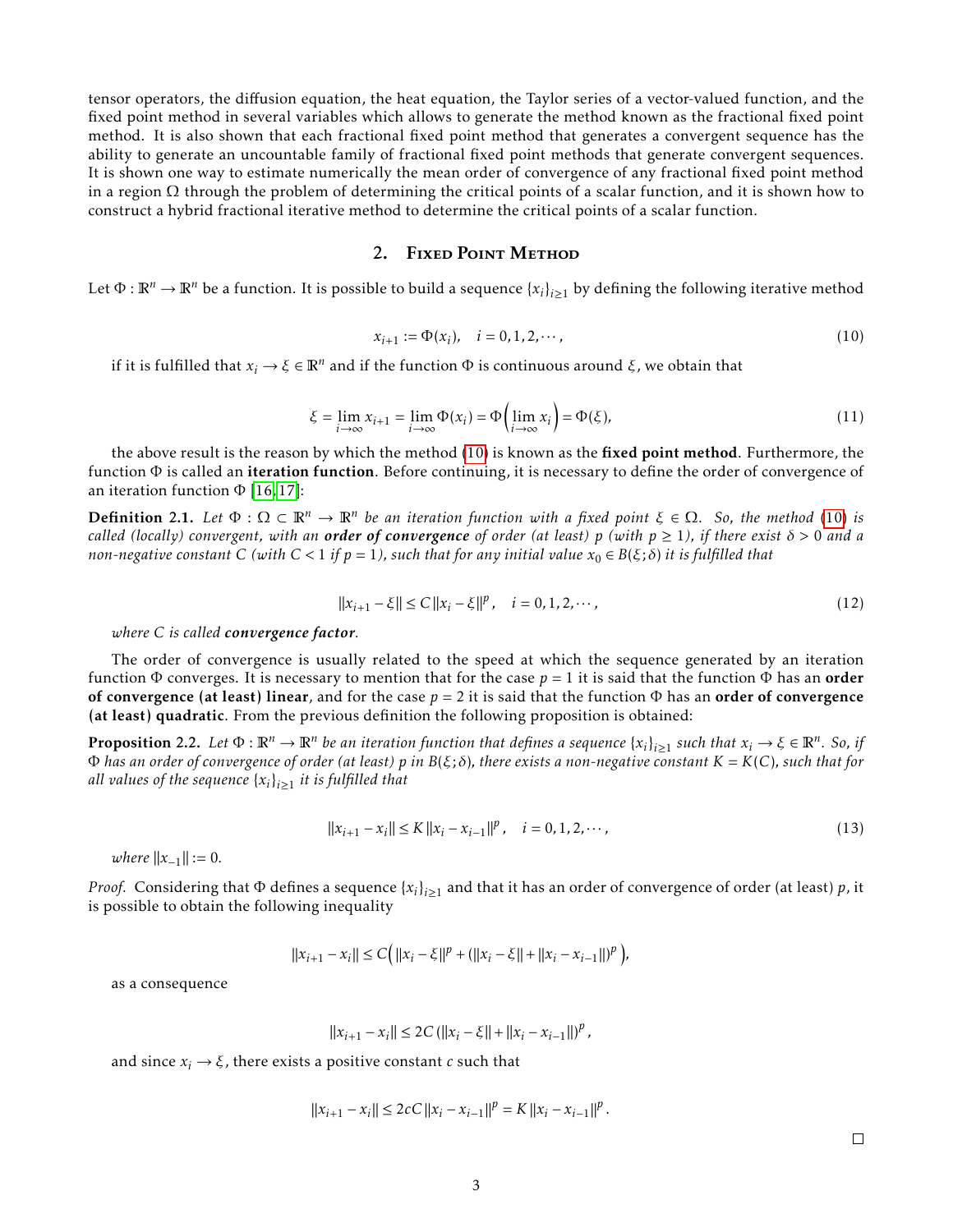From the previous proposition the following theorem is obtained:

<span id="page-3-0"></span>**Theorem 2.3.** Let  $\Phi : \mathbb{R}^n \to \mathbb{R}^n$  be an iteration function that defines a sequence  $\{x_i\}_{i\geq 1}$  such that  $x_i \to \xi \in \mathbb{R}^n$ . So, if Φ *has an order of convergence of order (at least) p in B*(*ξ*;*δ*)*, there exists a value m* ∈ N *such that for all subsuccession* {*xi* } *<sup>i</sup>*≥*<sup>m</sup>* <sup>∈</sup> *<sup>B</sup>*(*ξ*; 1*/*2) *that fulfills the following condition*

$$
||x_{i+2} - x_{i+1}|| \le K ||x_{i+1} - x_i||^p, \quad \forall i \ge m,
$$

*there exist*  $\delta_K = \delta_K(C) > 0$  *and a sequence of values*  $P_i$  *given by the following expression* 

$$
P_i := \frac{\log \left( ||x_i - x_{i-1}|| \right)}{\log \left( ||x_{i-1} - x_{i-2}|| \right)},\tag{14}
$$

*such that*  ${P_i}_{i \ge m+2} \in B(p; \delta_K)$ *.* 

*Proof.* Considering that  $\Phi$  defines a sequence  $\{x_i\}_{i\geq 1}$  and that it has an order of convergence of order (at least) *p*, from the Proposition [2.2](#page-2-1) it is possible to obtain the following inequality

$$
\log(||x_{i+2} - x_{i+1}||) - p \log(||x_{i+1} - x_i||) \le \log(K),
$$

assuming that there exists a subsequence  $\{x_i\}_{i\geq m} \in B(\xi; 1/2)$ , then  $\log(||x_{i+1} - x_i||) < 0 \ \forall i \geq m$ . So, if the subsequence  $\{x_i\}_{i \geq m}$  fulfills the above inequality

$$
\frac{\log(K)}{\log(||x_{i+1} - x_i||)} \le \frac{\log(||x_{i+2} - x_{i+1}||)}{\log(||x_{i+1} - x_i||)} - p,
$$

considering that  $x \le |x| \forall x \in \mathbb{R}$ , there exists a positive constant *c* such that

$$
\frac{\log(K)}{\log(\|x_{i+1}-x_i\|)} \le \left|\frac{\log(\|x_{i+2}-x_{i+1}\|)}{\log(\|x_{i+1}-x_i\|)} - p\right| \le c \left|\frac{\log(K)}{\log(\|x_{i+1}-x_i\|)}\right|,
$$

and since  $K = K(C)$ , there exists a positive value  $\delta_K = \delta_K(C)$  such that the sequence  $\{P_i\}_{i \ge m+2} \in B(p; \delta_K)$ .

 $\Box$ 

From the previous theorem the following corollary is obtained:

**Corollary 2.4.** Let  $\Phi : \mathbb{R}^n \to \mathbb{R}^n$  be an iteration function that defines a sequence  $\{x_i\}_{i\geq 1}$  such that  $x_i \to \xi \in \mathbb{R}^n$ . So, if  $\Phi$ has an order of convergence of order (at least)  $p$  in B( $\xi;1/2$ ), for some  $m\in\mathbb{N}$  there exists a sequence  $\{P_i\}_{i\geq m}\in B(p;\delta_K)$ *that fulfills the following condition*

$$
\lim_{i\to\infty}P_i\to p,
$$

*and therefore, there exists at least one value*  $k \ge m$  *such that* 

$$
|P_k - p| \le \epsilon. \tag{15}
$$

The previous corollary allows estimating numerically the order of convergence of an iteration function Φ that generates at least one convergent sequence  $\{x_i\}_{i\geq 1}$ . On the other hand, the following corollary allows characterizing the order of convergence of an iteration function  $\Phi$  through its **Jacobian matrix**  $\Phi^{(1)}$  [\[16\]](#page-13-9):

<span id="page-3-1"></span>**Corollary 2.5.** Let  $\Phi : \mathbb{R}^n \to \mathbb{R}^n$  be an iteration function. If  $\Phi$  defines a sequence  $\{x_i\}_{i\geq 1}$  such that  $x_i \to \xi \in \mathbb{R}^n$ . So,  $\Phi$ *has an order of convergence of order (at least) p in B*(*ξ*;*δ*)*, where*

$$
p := \begin{cases} 1, & \text{if } \lim_{x \to \xi} \|\Phi^{(1)}(x)\| \neq 0 \\ 2, & \text{if } \lim_{x \to \xi} \|\Phi^{(1)}(x)\| = 0 \end{cases}
$$
 (16)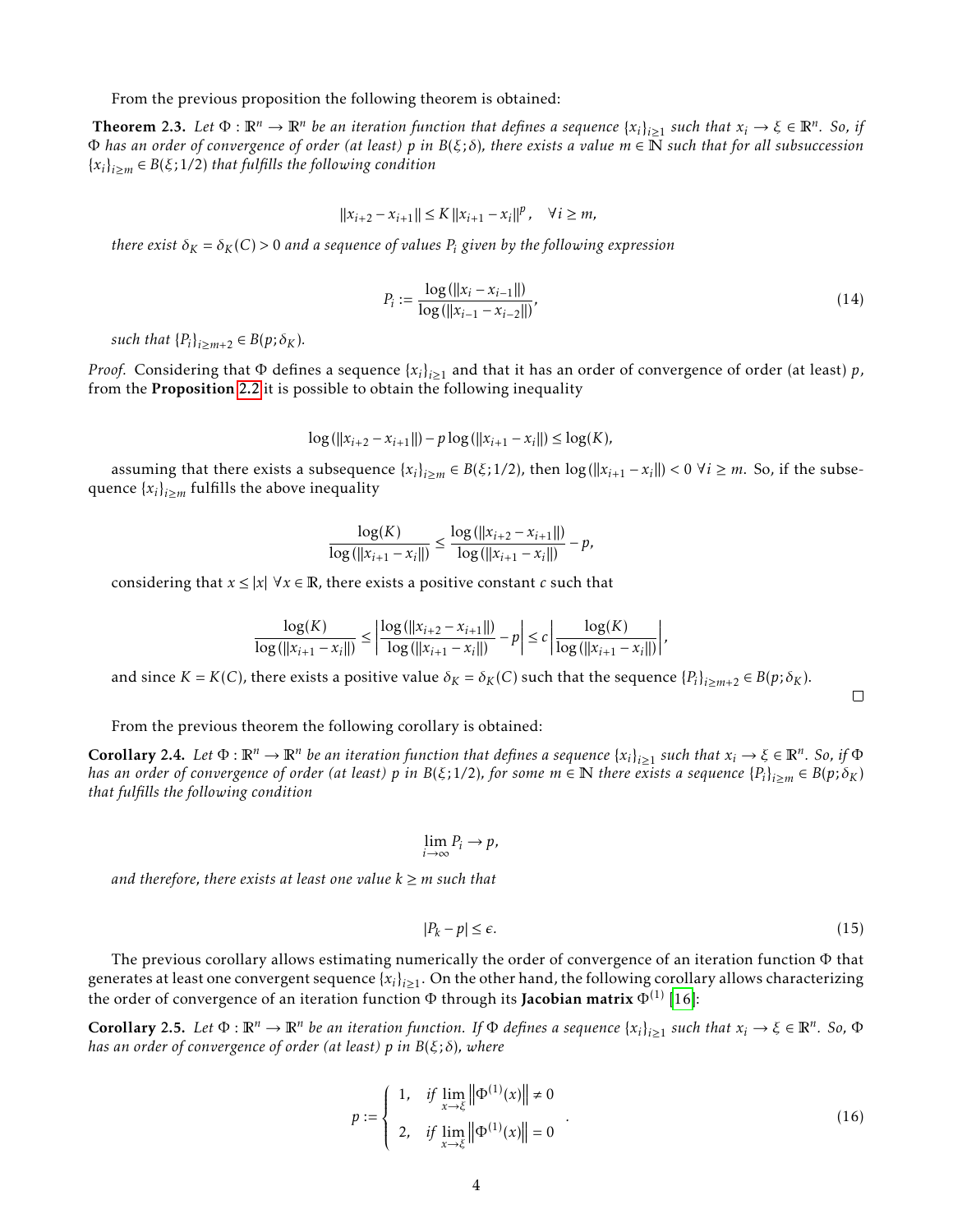## 3. Riemann-Liouville Fractional Operators

One of the fundamental operators of fractional calculus is the operator Riemann-Liouville fractional integral, which is defined as follows [\[18,](#page-14-1) [19\]](#page-14-2)

$$
{}_{a}I_{x}^{\alpha}f(x) := \frac{1}{\Gamma(\alpha)} \int_{a}^{x} (x - t)^{\alpha - 1} f(t) dt,
$$
\n(17)

which is a fundamental piece to build the operator Riemann-Liouville fractional derivative, which is defined as follows [\[18,](#page-14-1) [20\]](#page-14-3)

<span id="page-4-0"></span>
$$
{}_{a}D_{x}^{\alpha}f(x) := \begin{cases} \n a^{I_{x}^{-\alpha}}f(x), & \text{if } \alpha < 0 \\
\frac{d^{n}}{dx^{n}}\left( {}_{a}I_{x}^{n-\alpha}f(x)\right), & \text{if } \alpha \geq 0\n \end{cases} \tag{18}
$$

where  $n = \lceil \alpha \rceil$  and  ${}_{a}I_{x}^{0}f(x) := f(x)$ . Applying the operator [\(18\)](#page-4-0) with  $a = 0$  to the function  $x^{\mu}$ , with  $\mu > -1$ , we obtain the following result [\[16\]](#page-13-9):

<span id="page-4-1"></span>
$$
{}_{0}D_{x}^{\alpha}x^{\mu} = \frac{\Gamma(\mu+1)}{\Gamma(\mu-\alpha+1)}x^{\mu-\alpha}, \quad \alpha \in \mathbb{R} \setminus \mathbb{Z}.
$$
 (19)

## 4. Fractional Fixed Point Method

Let  $\mathbb{N}_0$  be the set  $\mathbb{N} \cup \{0\}$ , if  $\gamma \in \mathbb{N}_0^m$  and  $x \in \mathbb{R}^m$ , then it is possible to define the following multi-index notation

$$
\gamma! := \prod_{k=1}^{m} [\gamma]_k!, \quad |\gamma| := \sum_{k=1}^{m} [\gamma]_k, \quad x^{\gamma} := \prod_{k=1}^{m} [x]_k^{[\gamma]_k}
$$
  

$$
\frac{\partial^{\gamma}}{\partial x^{\gamma}} := \frac{\partial^{|\gamma|}}{\partial [x]_1^{[\gamma]_1} \partial [x]_2^{[\gamma]_2} \cdots \partial [x]_m^{[\gamma]_m}}
$$
\n(20)

So, considering a function *h* : Ω ⊂ R*<sup>m</sup>* → R, it is possible to define the following set of fractional operators

$$
S_{x,\alpha}^{n,\gamma}(h) := \left\{ s_x^{\alpha\gamma} = s_x^{\alpha\gamma} \left( o_x^{\alpha} \right) : \ o_x^{\alpha} \in O_{x,\alpha}^{k|\gamma|}(h) \text{ and } s_x^{\alpha\gamma} h(x) := o_1^{\alpha[\gamma]_1} o_2^{\alpha[\gamma]_2} \cdots o_m^{\alpha[\gamma]_m} h(x) \ \forall k, |\gamma| \le n \right\},\tag{21}
$$

from which it is possible to obtain the following result:

 $\sqrt{ }$  $\left\{\right.$ 

 $\begin{array}{c} \hline \end{array}$ 

$$
\text{If } s_x^{\alpha \gamma} \in \mathcal{S}_{x,\alpha}^{1,\gamma}(h) \implies \lim_{\alpha \to 1} s_x^{\alpha \gamma} h(x) = \frac{\partial^{\gamma}}{\partial x^{\gamma}} h(x) \ \forall \ |\gamma| \le 1,
$$
\n
$$
(22)
$$

and as a consequence, considering a function  $h: \Omega \subset \mathbb{R}^m \to \mathbb{R}^m$ , it is possible to define the following set of fractional operators

$$
{}_{m}S_{x,\alpha}^{n,\gamma}(h) := \left\{ s_{x}^{\alpha\gamma} \ : \ s_{x}^{\alpha\gamma} \in S_{x,\alpha}^{n,\gamma}([h]_{k}) \ \forall k \leq m \right\}.
$$

On the other hand, using little-o notation it is possible to obtain the following result:

If 
$$
x \in B(a; \delta) \implies \lim_{x \to a} \frac{o((x-a)^{\gamma})}{(x-a)^{\gamma}} \to 0 \ \forall |\gamma| \ge 1,
$$
 (24)

with which it is possible to define the following set of functions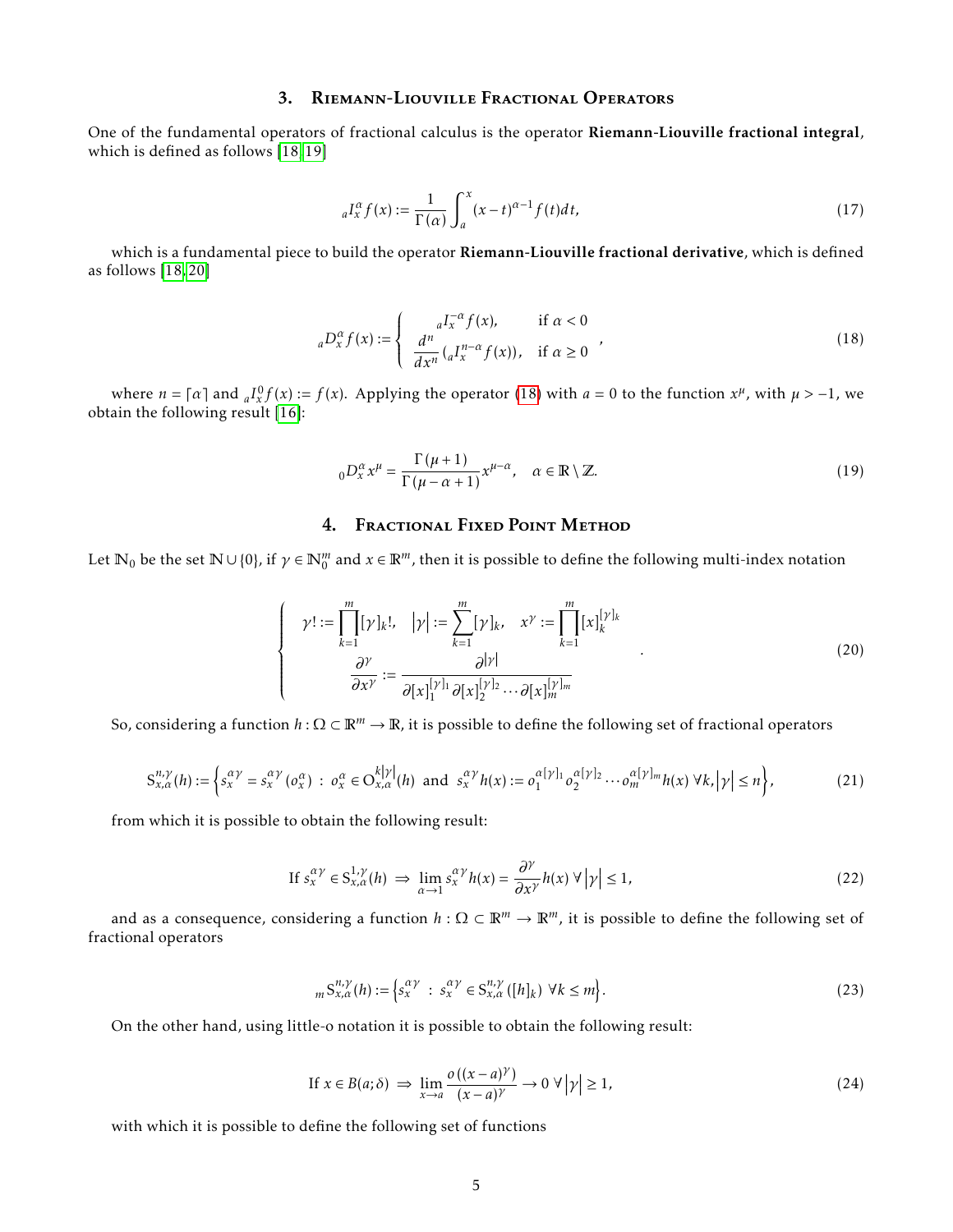$$
\mathcal{R}^n_{\alpha\gamma}(a) := \left\{ r^n_{\alpha\gamma} \; : \; \frac{\left\| r^n_{\alpha\gamma}(x-a) \right\|}{\left\| x-a \right\|^n} \le \frac{o\left( \left\| x-a \right\|^n \right)}{\left\| x-a \right\|^n} \; \forall \left| \gamma \right| \ge n \text{ and } \forall x \in B(a;\delta) \right\}. \tag{25}
$$

So, considering the previous set and some  $B(a; \delta) \subset \Omega$ , it is possible to define the following sets of fractional operators

$$
{}_{m}T_{x,\alpha}^{n,p,\gamma}(a,h):=\left\{t_{x}^{\alpha,p}=t_{x}^{\alpha,p}\left(s_{x}^{\alpha\gamma}\right)\,\colon\, s_{x}^{\alpha\gamma}\in{}_{m}S_{x,\alpha}^{n,\gamma}(h)\,\text{ and }\, t_{x}^{\alpha,p}h(x):=\sum_{|\gamma|=0}^{p}\frac{1}{\gamma!}\hat{e}_{j}s_{x}^{\alpha\gamma}[h]_{j}(a)(x-a)^{\gamma}+r_{\alpha\gamma}^{p}(x-a)\right\},\qquad(26)
$$

$$
{}_{m}\Upsilon_{x,\alpha}^{\infty,\gamma}(a,h):=\left\{t_{x}^{\alpha,\infty}=t_{x}^{\alpha,\infty}\left(s_{x}^{\alpha\gamma}\right)\,\colon\, s_{x}^{\alpha\gamma}\in{}_{m}S_{x,\alpha}^{\infty,\gamma}(h)\,\text{ and }\, t_{x}^{\alpha,\infty}h(x):=\sum_{|\gamma|=0}^{\infty}\frac{1}{\gamma!}\hat{e}_{j}s_{x}^{\alpha\gamma}[h]_{j}(a)(x-a)^{\gamma}\right\},\tag{27}
$$

which allow to generalize the Taylor series expansion of a vector-valued function in multi-index notation [\[16\]](#page-13-9). As a consequence, it is possible to obtain the following results:

$$
\text{If } t_x^{\alpha, p} \in {}_m \mathcal{T}_{x, \alpha}^{1, p, \gamma}(a, h) \text{ and } \alpha \to 1 \implies t_x^{1, p} h(x) = h(a) + \sum_{|\gamma| = 1}^p \frac{1}{\gamma!} \hat{e}_j \frac{\partial^\gamma}{\partial x^\gamma} [h]_j(a)(x - a)^\gamma + r_\gamma^p(x - a),\tag{28}
$$

$$
\text{If } t_x^{\alpha, p} \in {}_m \mathcal{T}_{x, \alpha}^{1, p, \gamma}(a, h) \text{ and } p \to 1 \implies t_x^{\alpha, 1} h(x) = h(a) + \sum_{k=1}^m \hat{e}_j o_k^{\alpha}[h]_j(a) [(x - a)]_k + r_{\alpha \gamma}^1(x - a). \tag{29}
$$

Let  $f: \Omega \subset \mathbb{R}^n \to \mathbb{R}^n$  be a function with a point  $\xi \in \Omega$  such that  $||f(\xi)|| = 0$ . So, for some  $x_i \in B(\xi;\delta) \subset \Omega$  and for some fractional operator  $t_x^{\alpha, \infty} \in n T_{x,\alpha}^{\alpha, \infty}(x_i, f)$ , it is possible to define a type of linear approximation of the function *f* around the value  $x_i$  as follows

$$
t_x^{\alpha,\infty} f(x) \approx f(x_i) + \sum_{k=1}^n \hat{e}_j o_k^{\alpha} [f]_j(x_i) [(x - x_i)]_k,
$$

which may be rewritten more compactly as follows

$$
t_x^{\alpha,\infty} f(x) \approx f(x_i) + \left( o_k^{\alpha} [f]_j(x_i) \right) (x - x_i). \tag{30}
$$

where  $(o_k^{\alpha}[f]_j(x_i))$  denotes a square matrix. On the other hand, if  $x \to \xi$  since  $||f(\xi)|| = 0$  it follows that

$$
0 \approx f(x_i) + \left( \sigma_k^{\alpha}[f]_j(x_i) \right) (\xi - x_i) \quad \Rightarrow \quad \xi \approx x_i - \left( \sigma_k^{\alpha}[f]_j(x_i) \right)^{-1} f(x_i),
$$

then defining the following matrix

$$
A_{f,\alpha}(x) = ([A_{f,\alpha}]_{jk}(x)) := (o_k^{\alpha}[f]_j(x))^{-1},
$$
\n(31)

it is possible to define the following fractional fixed point method

$$
x_{i+1} := \Phi(\alpha, x_i) = x_i - A_{f,\alpha}(x_i) f(x_i), \quad i = 0, 1, 2, \cdots,
$$
\n(32)

which corresponds to the more general case of the fractional Newton-Raphson method [\[14](#page-13-10)-16]. As a consequence, considering an iteration function  $\Phi : (\mathbb{R} \setminus \mathbb{Z}) \times \mathbb{R}^n \to \mathbb{R}^n$ , the iteration function of a fractional iterative method may be written in general form as follows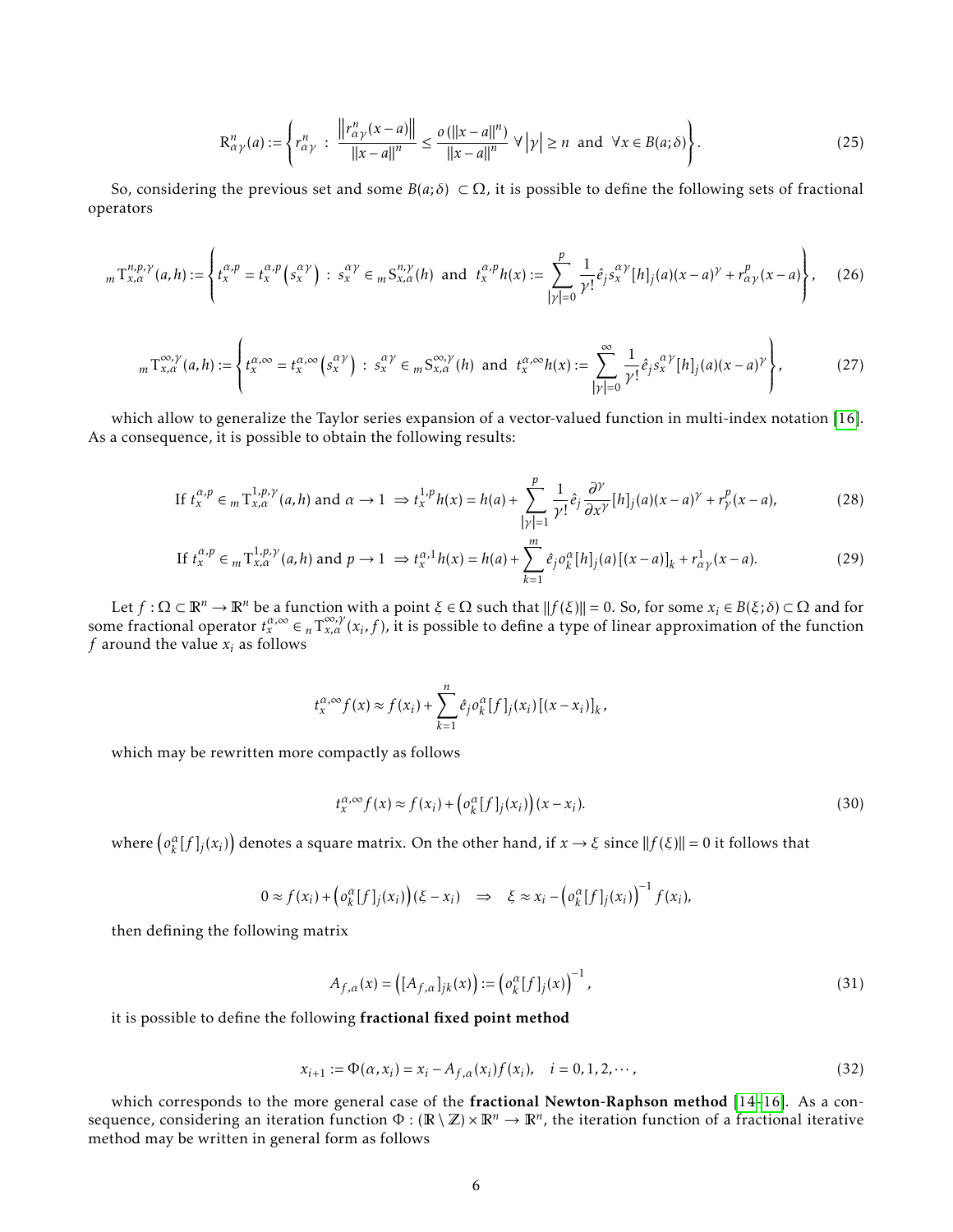<span id="page-6-3"></span>
$$
\Phi(\alpha, x) := x - A_{g,\alpha}(x) f(x), \quad \alpha \in \mathbb{R} \setminus \mathbb{Z}, \tag{33}
$$

where *Ag,α* is a matrix that depends, in at least one of its entries, on fractional operators of order *α* applied to some function  $g:\mathbb{R}^n\to\mathbb{R}^n$ , whose particular case occurs when  $g=f.$  So, it is possible to define in a general way a fractional fixed point method as follows

<span id="page-6-2"></span>
$$
x_{i+1} := \Phi(\alpha, x_i), \quad i = 0, 1, 2, \cdots.
$$
 (34)

Before continuing, it is necessary to mention that one of the main advantages of fractional iterative methods is that the initial condition  $x_0$  can remain fixed, with which it is enough to vary the order  $\alpha$  of the fractional operators involved until generating a sequence convergent  $\{x_i\}_{i\geq 1}$  to the value  $\xi \in \Omega$ . Since the order  $\alpha$  of the fractional operators is varied, different values of *α* can generate different sequences convergent to the value *ξ* but with a different number of iterations (see Figure [1\)](#page-6-0). So, it is possible to define the following set

$$
Conv(\xi) := \left\{ \Phi \; : \; \lim_{x \to \xi} \Phi(\alpha, x) = x_{\xi} \in B(\xi; \epsilon) \right\},\tag{35}
$$

<span id="page-6-0"></span>which may be interpreted as the set of fractional fixed point methods that define a convergent sequence  $\{x_i\}_{i\geq 1}$ to some value  $x_{\xi} \in B(\xi; \epsilon)$ .



Figure 1: Illustration of some lines generated by the fractional Newton-Raphson method for the same initial condition  $x_0$  but with different orders  $\alpha$  of the fractional operator implemented [\[14\]](#page-13-10).

So, denoting by card $(\cdot)$  the cardinality of a set, it is possible to define the following theorem:

<span id="page-6-1"></span>**Theorem 4.1.** Let  $\Phi : (\mathbb{R} \setminus \mathbb{Z}) \times \mathbb{R}^n \to \mathbb{R}^n$  be an iteration function with a value  $\alpha \in \mathbb{R} \setminus \mathbb{Z}$  such that  $\Phi(\alpha, x) \in Conv(\xi)$ *in a region*  $\Omega$ *. So, if there exists*  $\epsilon > 0$  *small enough to warrant that there exists a non-integer value*  $\beta \in B(\alpha; \epsilon)$  *such that* 

$$
\|\Phi(\alpha, x) - \Phi(\beta, x)\| < \delta \ \forall x \in \Omega \quad and \quad \Phi(\beta, x) \in Conv(\xi),
$$

*then it is fulfilled that*

$$
card (Conv(\xi)) = card (R).
$$
 (36)

*Proof.* The proof of the theorem is carried out by contradiction. Assuming that

$$
card(Conv(\xi)) < card(\mathbb{R}).
$$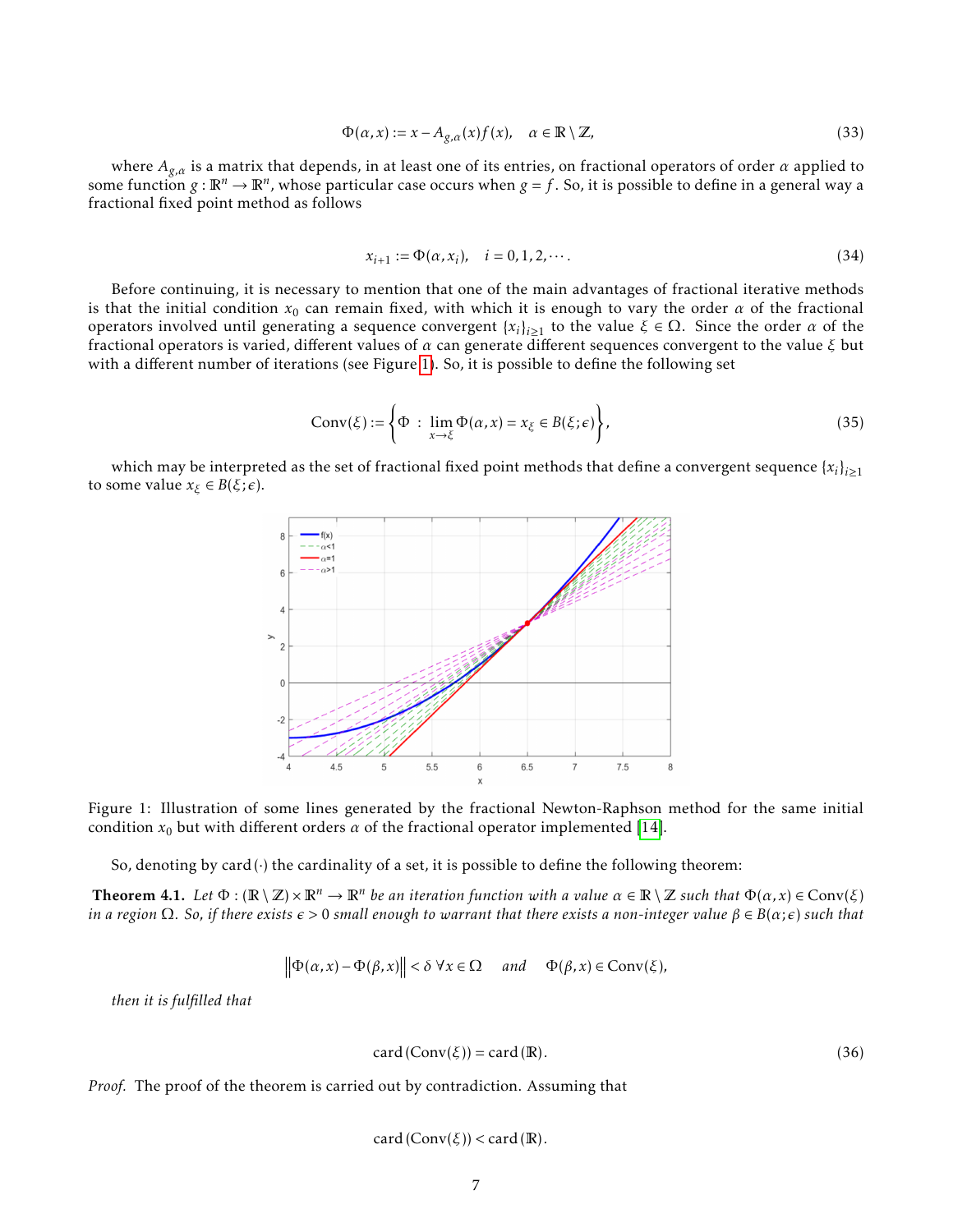So, since Φ(*α, x*)*,*Φ(*β, x*) ∈ Conv(*ξ*) , there exists at least one value *x<sup>k</sup>* ∈ *B*(*ξ*;*δ*) such that

$$
\left\|\Phi(\alpha, x_k) - \Phi(\beta, x_k)\right\| = \left\|x_{k+1} - x_{\beta, k+1}\right\| \le \epsilon_\beta,
$$

since  $\beta \in B(\alpha; \epsilon)$  for some  $\epsilon$  small enough, without loss of generality if  $(n-1) < \alpha < \beta \le n$  with  $n = \lceil \alpha \rceil$ , it follows that

$$
\|\Phi(\alpha, x_k) - \Phi(a, x_k)\| = \left\|x_{k+1} - x_{a,k+1}\right\| \le \epsilon_a \ \forall a \in [\alpha, \beta],\tag{37}
$$

as a consequence

$$
Conv(\xi) \supset {\Phi(a,x) : a \in [\alpha, \beta]} \Rightarrow \text{card}(Conv(\xi)) > \text{card}([\alpha, \beta]),
$$

then considering the following function

$$
h(x)=\frac{x-\alpha}{\beta-\alpha},
$$

it is fulfilled that

$$
h: [\alpha, \beta] \to [0, 1] \Rightarrow \text{card}([\alpha, \beta]) = \text{card}([0, 1]) = \text{card}(\mathbb{R}),
$$

and therefore

$$
card(Conv(\xi)) > card(R).
$$

 $\Box$ 

Finally, it is necessary to mention that fractional iterative methods may be defined in the complex space [\[6,](#page-13-5)[16\]](#page-13-9), that is,

$$
\{\Phi(\alpha, x) : \alpha \in \mathbb{R} \setminus \mathbb{Z} \text{ and } x \in \mathbb{C}^n\}. \tag{38}
$$

However, due to the part of the integral operator that fractional operators usually have, it may be considered that in the matrix  $A_{g,a}$  each fractional operator  $o_k^a$  is obtained for a real variable  $[x]_k$ , and if the result allows it, this variable is subsequently substituted by a complex variable [*x<sup>i</sup>* ]*k* , that is,

$$
A_{g,\alpha}(x_i) := A_{g,\alpha}(x) \Big|_{x \to x_i}, \quad x \in \mathbb{R}^n, \quad x_i \in \mathbb{C}^n.
$$
 (39)

So, considering the above as well as the Theorem [2.3](#page-3-0) and the Theorem [4.1](#page-6-1), the following corollary is obtained:  $\bf{Corollary 4.2.}$  Let  $\Phi: (\mathbb{R}\setminus\mathbb{Z})\times\mathbb{C}^n\to\mathbb{C}^n$  be an interaction function with a sequence of different values  $\{a_i\}_{i\geq 1}\in\mathbb{R}\setminus\mathbb{Z}$ *such that defines the following set*

$$
Conv(\Omega, \{\alpha_i\}_{i\geq 1}):=\big\{\Phi(\alpha, x)\in Conv(\xi_{\alpha})\text{ for some }\xi_{\alpha}\in\Omega\;:\;\alpha\in\{\alpha_i\}_{i\geq 1}\big\}.
$$

So, if  ${\rm card}\big({\rm Conv}\big(\Omega,\{\alpha_i\}_{i\geq 1}\big)\big)$  = M with  $1< M<\infty$ , then  $\Phi$  has a mean order of convergence of order (at least)  $\overline{p}$  in  $Ω$ , and there exists a sequence  $\left\{P_{i,\alpha_i}\right\}_{i>1}^{M}$  $\sum_{i\geq 1}^M \in B(\overline{p};\delta_K)$  that allows defining the following value

$$
\overline{P} := \frac{1}{M} \sum_{i=1}^{M} P_{i, \alpha_i},
$$

*and therefore, for M large enough it is fulfilled that*

$$
\left|\overline{P} - \overline{p}\right| < \epsilon. \tag{40}
$$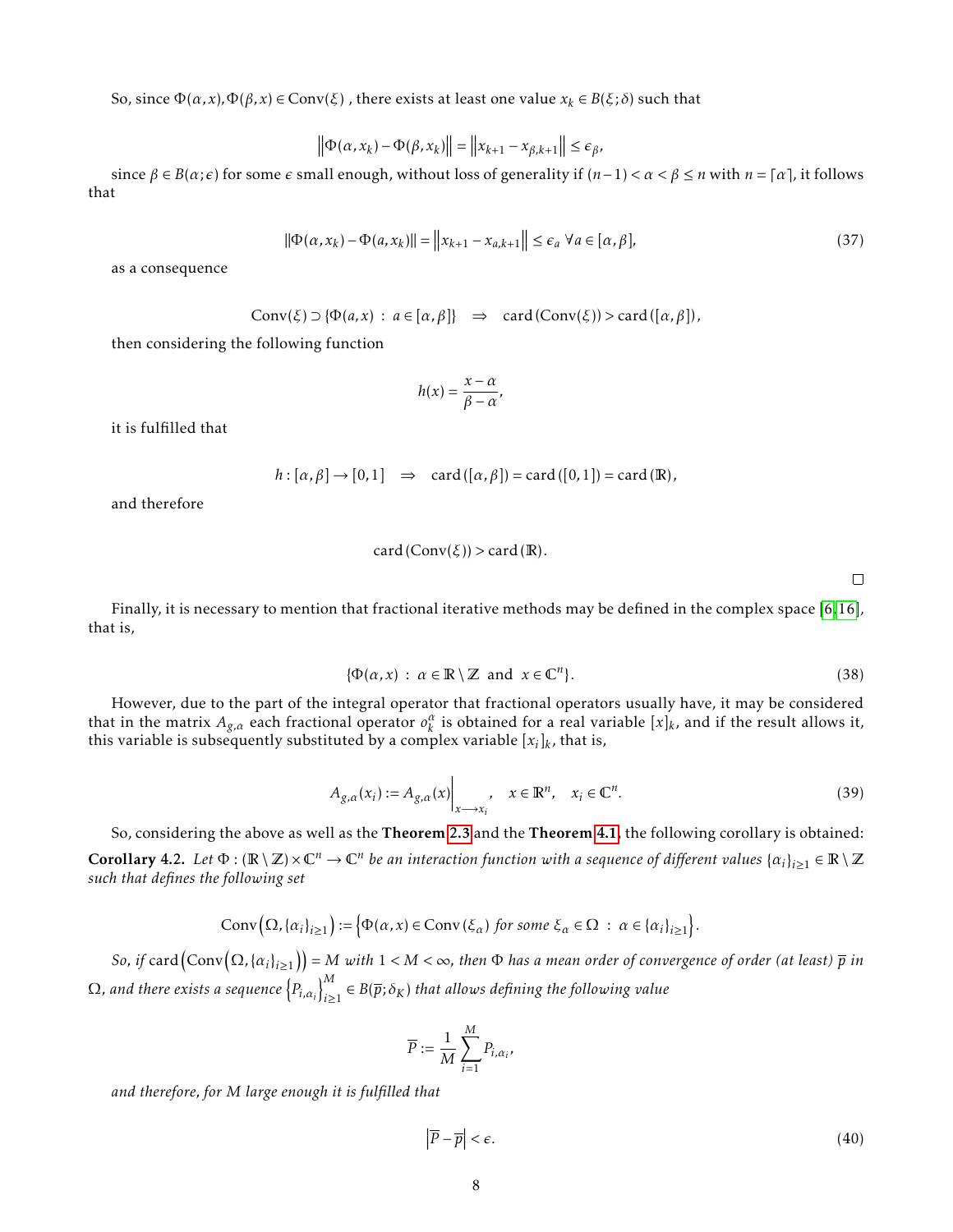## 5. Approximation to the Critical Points of a Function

Let  $C^{s}(\Omega)$  a set of functions defined as follows

$$
C^{s}(\Omega) := \left\{ f \; : \; \exists \frac{\partial^{\gamma}}{\partial x^{\gamma}} f(x) \; \forall \, |\gamma| \le s \text{ and } \forall x \in \Omega \right\}.
$$

So, it is possible to obtain the following result:

Let 
$$
f : \Omega \subset \mathbb{R}^n \to \mathbb{R}
$$
 a function such that  $f \in C^2(\Omega) \implies \exists \nabla f(x)$  and  $\exists Hf(x) \,\forall x \in \Omega$ ,  $(42)$ 

where ∇*f* and *Hf* denote the gradient of *f* and the Hessian matrix of *f* respectively. So in general, for every scalar function  $f : \Omega \subset \mathbb{C}^n \to \mathbb{C}$  that belongs to the set  $C^2(\Omega)$ , it is possible to define the following set

$$
\mathcal{C}(\Omega, f) := \{ \xi \in \Omega \, : \, \|\nabla f(\xi)\| = 0 \},\tag{43}
$$

which corresponds to the set of critical points of the function *f* in the set Ω. On the other hand, denoting by  $Re(\cdot)$  the real part of a complex, by det( $\cdot$ ) the determinant of a matrix and by sgn( $\cdot$ ) the sign function such that for a square matrix *A*

$$
sgn(A) := (sgn([A]_{jk})),
$$

it is possible to define the following functions

$$
\Delta_d(\xi) := \text{sgn}(\det(\text{Re}(Hf(\xi)))) \quad \text{and} \quad \Delta_t(\xi) := \text{tr}(\text{sgn}(\text{Re}(Hf(\xi)))) \tag{44}
$$

which allow to define the following sets

$$
\mathcal{C}_M(\Omega, f) := \{ \xi \in \mathcal{C}(\Omega, f) : \Delta_d(\xi) = 1 \text{ and } \Delta_f(\xi) = -n \},\tag{45}
$$

$$
\mathcal{C}_m(\Omega, f) := \{ \xi \in \mathcal{C}(\Omega, f) : \Delta_d(\xi) = 1 \text{ and } \Delta_t(\xi) = n \},\tag{46}
$$

$$
\mathcal{C}_{S}(\Omega, f) := \{ \xi \in \mathcal{C}(\Omega, f) : \Delta_{d}(\xi) = -1 \text{ and } \Delta_{t}(\xi) \in [-n, n] \},\tag{47}
$$

which correspond respectively to the sets of local maxima, local minima, and local saddle points of the function *f* in the set  $\Omega$ . So, defining the following set of functions

$$
C_H^2(\Omega) := \left\{ f \in C^2(\Omega) \, : \, \exists \left( Hf(x) \right)^{-1} \, \forall x \in \Omega \right\},\tag{48}
$$

and considering a function  $f: \Omega \subset \mathbb{C}^n \to \mathbb{C}^n$  such that  $f \in C^2_H(\Omega)$ , it is possible to construct an iteration function  $\Phi_{H,\delta}:(\mathbb{R}\setminus\mathbb{Z})\times\mathbb{C}^n\to\mathbb{C}^n$  defined as follows

$$
\Phi_{H,\delta}(\alpha, x) := x - \mathcal{H}_{g,\alpha}(x) \nabla f(x),\tag{49}
$$

which corresponds to the iteration function of a hybrid fractional iterative method, where

$$
\mathcal{H}_{g,\alpha}(x) := \begin{cases} A_{g,\alpha}(x), & \text{If } ||\nabla f(x)|| > \delta \\ (Hf(x))^{-1}, & \text{If } ||\nabla f(x)|| \le \delta \end{cases}
$$
\n(50)

and  $A_{g,a}$  is a matrix of some fractional fixed point method.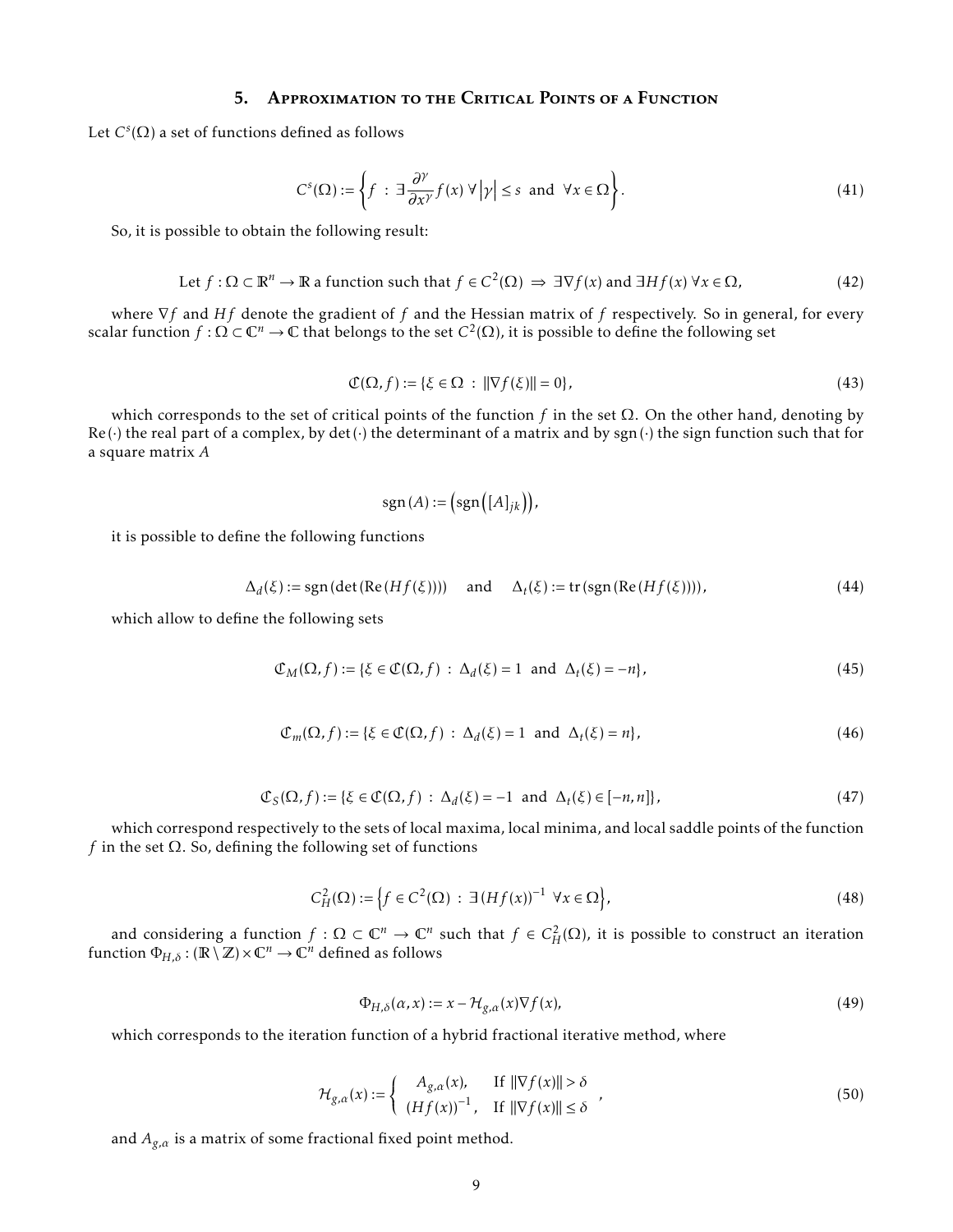#### 5.1. Examples

Let  $f : \Omega \subset \mathbb{C}^2 \to \mathbb{C}$  be a function given by the following expression

$$
f(x) = (2 - x^2 + x^3y)\cos(x) - (2 - y^2)\cos(y) - x(5 - y^3\cos(y) - 2\sin(x)) - y(7 + 2\sin(y)),
$$
\n(51)

then

$$
\nabla f(x) = \begin{pmatrix} 3x^2y\cos(x) + y^3\cos(y) + x^2(1 - xy)\sin(x) - 5\\ x^3\cos(x) + 3xy^2\cos(y) - y^2(1 + xy)\sin(y) - 7 \end{pmatrix},
$$
(52)

$$
Hf(x) = \begin{pmatrix} x((x+6y-x^2y)cos(x)+2(1-3xy)sin(x)) & x^2(3cos(x)-xsin(x))+y^2(3cos(y)-ysin(y)) \\ x^2(3cos(x)-xsin(x))+y^2(3cos(y)-ysin(y)) & -y((y-x(6-y^2))cos(y)+2(1+3xy)sin(y)) \end{pmatrix}.
$$
(53)

So, considering the following function

<span id="page-9-0"></span>
$$
Rnd_m(x) := \begin{cases} Re(x), & \text{if } |\text{Im}(x)| \le 10^{-m} \\ x, & \text{if } |\text{Im}(x)| > 10^{-m} \end{cases}
$$
(54)

it is possible to define the following iteration function

<span id="page-9-1"></span>
$$
Rnd_5(\Phi_{H,\delta}(\alpha, x)) := \hat{e}_j \text{Rnd}_5\big([\Phi_{H,\delta}]_j(\alpha, x)\big).
$$
\n(55)

Before continuing, it is necessary to mention that a description of the algorithm that must be implemented when working with a fractional iterative method given by the equation [\(34\)](#page-6-2) may be found in the reference [\[15\]](#page-13-11). Simplified examples of how a fractional iterative method given by a matrix *Ag,α* should be programmed may be found in the references [\[10,](#page-13-7) [21,](#page-14-4) [22\]](#page-14-5).

Example 1. *Using the function* [\(54\)](#page-9-0)*, the Riemann-Liouville fractional derivative* [\(19\)](#page-4-1) *and* ∇*f , it is possible to construct an iteration function analogous to the equation* [\(33\)](#page-6-3) *using the following matrix*

<span id="page-9-2"></span>
$$
A_{g,\alpha}(x_i) = A_{g_f,\beta}(x_i) = \left( [A_{g_f,\beta}]_{jk}(x_i) \right) := \left( \partial_k^{\beta(\alpha,[x]_k)} [g_f]_j(x) \right)_{x_i}^{-1}, \quad \alpha \in \mathbb{R} \setminus \mathbb{Z}, \tag{56}
$$

*which generates a particular case of the fractional quasi-Newton method [\[15,](#page-13-11) [23\]](#page-14-6), where g<sup>f</sup>* (*x*) *and β*(*α,*[*x*]*<sup>k</sup>* ) *are functions defined as follows*

<span id="page-9-3"></span>
$$
g_f(x) := \nabla f(x_i) + Hf(x_i)x \quad \text{and} \quad \beta(\alpha, [x]_k) := \begin{cases} \alpha, & \text{if} \quad |[x]_k| \neq 0 \\ 1, & \text{if} \quad |[x]_k| = 0 \end{cases} \tag{57}
$$

*So, considering following initial condition,*

$$
x_0 = (5.21, 5.21)^T
$$
 with  $\|\nabla f(x_0)\| \approx 1,289.4083$ ,

*the following results are obtained:*

| $\alpha$    | $ x_n _1$                   | $ x_n _2$                   | $  x_n - x_{n-1}  _2$ | $\ \nabla f(x_n)\ _2$ | $P_n$  | $\Delta_d(x_n)$ | $\Delta_t(x_n)$ | n   |
|-------------|-----------------------------|-----------------------------|-----------------------|-----------------------|--------|-----------------|-----------------|-----|
| $-0.530515$ | $6.6771554 - 0.02130862i$   | $-0.014023 + 1.72836829i$   | $1.41E - 0.8$         | $9.24E - 0.5$         | 0.9812 | - 1             |                 | 167 |
| $-0.516037$ | 0.01499973 - 1.73190718i    | $6.6757499 - 0.04157569i$   | $1.41E - 0.8$         | $9.86E - 0.5$         | 1.0260 | $-1$            | $-2$            | 165 |
| $-0.472867$ | $0.01499966 + 1.73190711i$  | $6.67574974 + 0.04157578i$  | $2.45E - 0.8$         | $9.54E - 0.5$         | 1.0000 | -1              | - 2             | 180 |
| $-0.440017$ | $6.67715551 + 0.02130861i$  | $-0.014023 - 1.72836833i$   | $1.41E - 0.8$         | $9.47E - 0.5$         | 1.0113 | -1              |                 | 180 |
| $-0.372536$ | $-1$ 12922862 + 102480512i  | $3.7817693 + 0.02894647i$   | $3.22E - 07$          | $8.23E - 0.5$         | 0.9960 |                 | $-2$            | 92  |
| $-0.359168$ | $-1.12922793 - 1.02480539i$ | 3.78176969 - 0.02894643i    | $1.36E - 06$          | 7.78E-05              | 1.0255 |                 | - 2             | 92  |
| $-0.317767$ | 3.68514423 - 0.05398726i    | $-1.20114465 + 1.03004598i$ | $4.35E - 07$          | 7.98E-05              | 1.0095 |                 |                 | 89  |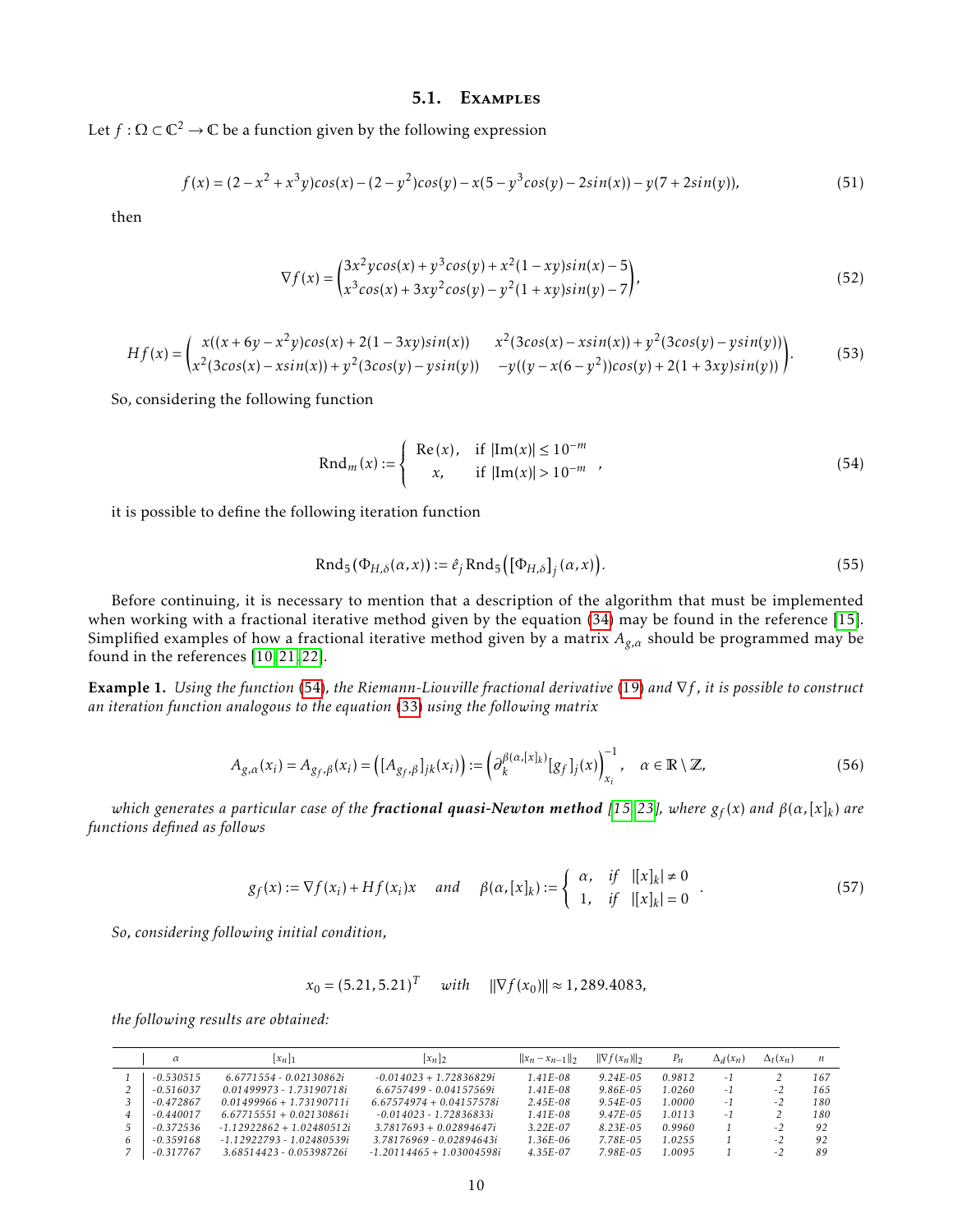| 8   | $-0.175657$ | $6.66385192 + 0.00958153i$  | $-3.05535188 + 0.51526774i$ | 1.66E-07      | $9.98E - 0.5$ | 1.0145 |     |                | 129 |
|-----|-------------|-----------------------------|-----------------------------|---------------|---------------|--------|-----|----------------|-----|
| 9   | $-0.174937$ | 9.69844564 - 0.00485976i    | $-1.49692201 + 1.85490018i$ | $1.41E - 0.8$ | $8.99E - 0.5$ | 0.9812 |     | $-2$           | 180 |
| 10  | $-0.167409$ | $9.69844566 + 0.00485981i$  | -1.49692201 - 1.85490019i   | 1.00E-08      | 8.76E-05      | 1.0000 |     | $-2$           | 178 |
| 11  | $-0.165538$ | $3.68514454 + 0.0539876i$   | $-1.20114479 - 1.0300467i$  | 8.66E-07      | $8.57E - 0.5$ | 1.0144 |     | $-2$           | 117 |
| 12  | $-0.162111$ | $-1.47430587 + 1.85378122i$ | $9.71215809 + 0.012692i$    | $1.41E - 0.8$ | $8.26E - 0.5$ | 1.0313 |     | $-2$           | 178 |
| 13  | $-0.148486$ | 12.78190313 - 0.00664448i   | -3.36083258 - 1.47015693i   | 1.00E-08      | $8.71E - 0.5$ | 1.0192 |     | $\overline{c}$ | 195 |
| 14  | $-0.141354$ | $-1.47430585 - 1.85378123i$ | $9.71215813 - 0.01269197i$  | $3.00E - 0.8$ | $5.73E - 0.5$ | 0.9966 |     | $-2$           | 179 |
| 1.5 | $-0.140788$ | $-3.01831349 + 0.5058919i$  | $6.69924174 + 0.01613682i$  | $3.16E - 0.8$ | $9.57E - 0.5$ | 1.0285 |     |                | 146 |
| 16  | $-0.125015$ | 19.0075656                  | -7.54961078                 | $1.41E - 0.8$ | 8.38E-05      | 1.0000 |     |                | 197 |
| 17  | $-0.119655$ | $-4.59285859$               | 9.73129666                  | $3.61E - 0.8$ | 4.16E-05      | 1.0195 |     | $-2$           | 111 |
| 18  | $-0.092015$ | 6.66385199 - 0.00958166i    | $-3.05535203 - 0.51526774i$ | $2.45E - 0.8$ | 8.85E-05      | 1.0044 |     | $\mathcal{L}$  | 85  |
| 19  | $-0.081244$ | 12.81002482                 | $-7.10966547$               | $1.41E - 0.8$ | 8.10E-05      | 1.0399 |     | $\mathfrak{p}$ | 190 |
| 20  | $-0.075076$ | 9.71878342                  | $-4.62771758$               | $2.24E - 0.8$ | $9.26E - 0.5$ | 1.0000 |     | $-2$           | 97  |
| 21  | $-0.073120$ | $-3.01831348 - 0.50589194i$ | $6.69924174 - 0.01613673i$  | 4.58E-08      | $7.95E-0.5$   | 1.0187 |     | $\mathcal{D}$  | 82  |
| 22  | $-0.056190$ | 18.99311678                 | $-9.30049381$               | $1.41E - 0.8$ | $9.76E - 0.5$ | 0.9812 | -1  |                | 145 |
| 23  | $-0.052492$ | $-6.39937485$               | 9.68519629                  | $2.24E - 0.8$ | $9.90E - 0.5$ | 0.9563 | - 1 | 0              | 161 |
| 24  | $-0.052490$ | $-7.09665187$               | 12.81542466                 | $2.24E - 0.8$ | 7.76E-05      | 1.0377 |     | 2              | 113 |
| 25  | $-0.037197$ | $-5.68870793 - 0.65962195i$ | 15.8889979 - 0.00516137i    | $1.41E - 0.8$ | 2.87E-05      | 0.9812 |     | $-2$           | 183 |
| 26  | -0.030387   | $-9.30202535$               | 18.99474019                 | $1.41E - 0.8$ | $7.22E - 0.5$ | 0.9812 | - 1 | 0              | 162 |
|     |             |                             |                             |               |               |        |     |                |     |

Table 1: Results obtained using the fractional quasi-Newton method [\[23\]](#page-14-6).

*Therefore*

$$
\overline{P} \approx 1.0060 \in B(\overline{p}; \delta_K),\tag{58}
$$

*which is consistent with the Corollary* [2.5](#page-3-1), since in general if  $\xi \in \mathbb{C}(\Omega, f)$ , then it is fulfilled that [\[16\]](#page-13-9)

$$
\lim_{x \to \xi} \left\| \Phi^{(1)}(\alpha, x) \right\| \neq 0.
$$

Example 2. *Using the iteration function* [\(55\)](#page-9-1) *and the matrix Ag,α given by the equation* [\(56\)](#page-9-2)*, considering following values*

$$
\delta = 7 \quad \text{and} \quad x_0 = (4.78, 4.78)^T \text{ with } ||\nabla f(x_0)|| \approx 770.4734,
$$

*the following results are obtained:*

|                | $\alpha$    | $\left[x_n\right]_1$        | $[x_n]_2$                   | $  x_n - x_{n-1}  _2$ | $\ \nabla f(x_n)\ _2$ | $P_n$  | $\Delta_d(x_n)$ | $\Delta_t(x_n)$ | $\boldsymbol{n}$ |
|----------------|-------------|-----------------------------|-----------------------------|-----------------------|-----------------------|--------|-----------------|-----------------|------------------|
| $\mathbf{1}$   | $-0.991504$ | 3.98115471                  | 3.92170125                  | 1.00E-08              | 1.50E-06              | 2.1162 | $\mathbf{1}$    | 2               | 55               |
| $\overline{2}$ | $-0.985320$ | $-0.20172521$               | $-2.13862013$               | 1.00E-08              | $3.55E-08$            | 2.0096 | $-1$            | $\theta$        | 184              |
| 3              | $-0.977534$ | 4.76944744                  | 0.24682585                  | $5.21E-06$            | 4.75E-07              | 2.0536 | $-1$            | 2               | 115              |
| 4              | $-0.957378$ | $-0.14249533$               | 7.84459109                  | $2.32E - 06$          | $1.71E-06$            | 2.1574 | $-1$            | $\theta$        | 44               |
| 5              | $-0.931674$ | $1.52183063 + 0.04852431i$  | $-1.07285283 + 0.62177498i$ | $1.64E - 0.5$         | $6.40E-08$            | 1.9728 | $-1$            | $\theta$        | 147              |
| 6              | $-0.910766$ | $-0.1411895$                | 4.75629836                  | 5.06E-07              | $4.42E - 07$          | 2.0939 | $-1$            | $-2$            | 99               |
| 7              | $-0.902424$ | $-1.66983169$               | $-1.47843397$               | $3.51E - 0.5$         | $6.06E-08$            | 2.0210 | $\mathbf{1}$    | $-2$            | 141              |
| 8              | $-0.796926$ | 7.84012182                  | 0.11780088                  | 5.96E-05              | $2.18E-06$            | 2.2020 | $-1$            | $\theta$        | 32               |
| 9              | $-0.747172$ | $-1.47430586 - 1.85378123i$ | 9.71215811 - 0.01269197i    | $5.21E-06$            | $1.45E - 0.5$         | 2.0987 | 1               | $-2$            | 193              |
| 10             | $-0.739854$ | 9.69844563 - 0.0048598i     | $-1.496922 + 1.85490017i$   | 4.57E-06              | $1.59E-0.5$           | 2.1076 | $\mathbf{1}$    | $-2$            | 190              |
| 11             | $-0.734400$ | $9.69844563 + 0.0048598i$   | $-1.496922 - 1.85490017i$   | 4.77E-06              | $1.59E-05$            | 2.1051 | $\mathbf{1}$    | $-2$            | 194              |
| 12             | $-0.718024$ | $-1.47430586 + 1.85378123i$ | $9.71215811 + 0.01269197i$  | 5.09E-06              | $1.45E - 0.5$         | 2.1055 | $\mathbf{1}$    | $-2$            | 172              |
| 13             | $-0.691512$ | -1.12922847 - 1.02480556i   | 3.78176946 - 0.02894603i    | $4.21E-06$            | 5.54E-07              | 2.0281 | $\mathbf{1}$    | $-2$            | 166              |
| 14             | $-0.654774$ | $-0.9615658 + 0.5828065i$   | $1.85727226 + 0.22306481i$  | $2.46E - 06$          | $1.41E-07$            | 1.9957 | $-1$            | $\theta$        | 99               |
| 15             | $-0.639046$ | $0.72967089 + 0.94166299i$  | 0.62407461 - 0.91988663i    | 7.18E-07              | $1.54E - 07$          | 2.0484 | 1               | 2               | 128              |
| 16             | $-0.616404$ | $3.68514466 + 0.05398708i$  | $-1.20114498 - 1.03004629i$ | $6.54E-06$            | $6.96E-07$            | 1.9881 | $\mathbf{1}$    | $-2$            | 150              |
| 17             | $-0.598098$ | $-1.12922847 + 1.02480556i$ | $3.78176946 + 0.02894603i$  | $3.10E - 06$          | 5.54E-07              | 2.0471 | $\mathbf{1}$    | $-2$            | 62               |
| 18             | $-0.591784$ | 3.68514466 - 0.05398708i    | $-1.20114498 + 1.03004629i$ | $8.24E - 06$          | $6.96E-07$            | 2.0008 | $\mathbf{1}$    | $-2$            | 67               |
| 19             | $-0.531176$ | $6.67715546 - 0.02130875i$  | $-0.01402295 + 1.7283683i$  | $1.41E-08$            | 4.70E-06              | 1.9773 | $-1$            | 2               | 52               |
| 20             | $-0.527738$ | 12.78275364 - 0.00603578i   | $-0.00730626 + 2.36240058i$ | $8.25E - 07$          | $2.69E-0.5$           | 2.1144 | $-1$            | $\overline{2}$  | 193              |
| 21             | $-0.511182$ | $1.59511265 + 0.92462709i$  | 0.28169602 - 0.00845802i    | $3.61E-08$            | $9.30E-08$            | 1.9993 | $-1$            | 2               | 70               |
| 22             | $-0.503186$ | $0.01499973 - 1.73190712i$  | 6.67574976 - 0.04157565i    | $3.33E - 0.5$         | $3.96E-06$            | 2.1931 | $-1$            | $-2$            | 57               |
| 23             | $-0.490941$ | $-3.34309333 + 1.46646036i$ | $12.79048871 + 0.01073275i$ | 7.06E-07              | $4.43E - 0.5$         | 2.1248 | $\mathbf{1}$    | $\overline{2}$  | 194              |
| 24             | $-0.490753$ | 0.00737884 - 2.36289538i    | 12.78266688 - 0.00836806i   | 8.19E-07              | $3.00E - 0.5$         | 2.1172 | $-1$            | $-2$            | 199              |
| 25             | $-0.470183$ | 12.78275364 + 0.00603578i   | $-0.00730626 - 2.36240058i$ | 8.35E-07              | $2.69E-0.5$           | 2.1169 | $-1$            | $\overline{c}$  | 200              |
| 26             | $-0.468001$ | $-3.34309333 - 1.46646036i$ | 12.79048871 - 0.01073275i   | $9.49E - 07$          | $4.43E-0.5$           | 2.0622 | $\mathbf{1}$    | $\overline{2}$  | 186              |
| 27             | $-0.463959$ | 12.78190312 - 0.00664448i   | $-3.36083257 - 1.47015693i$ | $3.42E - 07$          | $3.36E - 0.5$         | 2.1539 | $\mathbf{1}$    | $\overline{c}$  | 200              |
| 28             | $-0.458777$ | 1.30993837 - 0.36023537i    | 0.99738945 - 0.66890573i    | 1.16E-06              | 8.98E-08              | 1.9828 | $-1$            | 2               | 53               |
| 29             | $-0.437585$ | $0.01499973 + 1.73190712i$  | $6.67574975 + 0.04157565i$  | $8.14E-0.5$           | 5.27E-06              | 2.0388 | $-1$            | $-2$            | 57               |
| 30             | $-0.429119$ | $12.78190312 + 0.00664448i$ | $-3.36083257 + 1.47015693i$ | $2.80E - 07$          | $3.36E - 0.5$         | 2.1486 | $\mathbf{1}$    | 2               | 184              |
| 31             | $-0.417531$ | $6.67715546 + 0.02130875i$  | $-0.01402295 - 1.72836831i$ | $8.14E - 0.5$         | 5.37E-06              | 2.0768 | $-1$            | 2               | 49               |
| 32             | $-0.321303$ | 15.88192661 + 0.00033296i   | $-1.64153442 - 2.37001819i$ | 1.37E-07              | $4.16E-0.5$           | 2.1186 | 1               | $-2$            | 192              |
| 33             | $-0.295259$ | $15.88518055 + 0.00474592i$ | $-5.70013516 + 0.67487422i$ | 4.69E-08              | 5.96E-05              | 2.1502 | $\mathbf{1}$    | $-2$            | 195              |
| 34             | $-0.287905$ | $-5.68870793 + 0.65962195i$ | $15.8889979 + 0.00516137i$  | $7.23E - 07$          | $2.87E - 0.5$         | 2.0120 | $\mathbf{1}$    | $-2$            | 177              |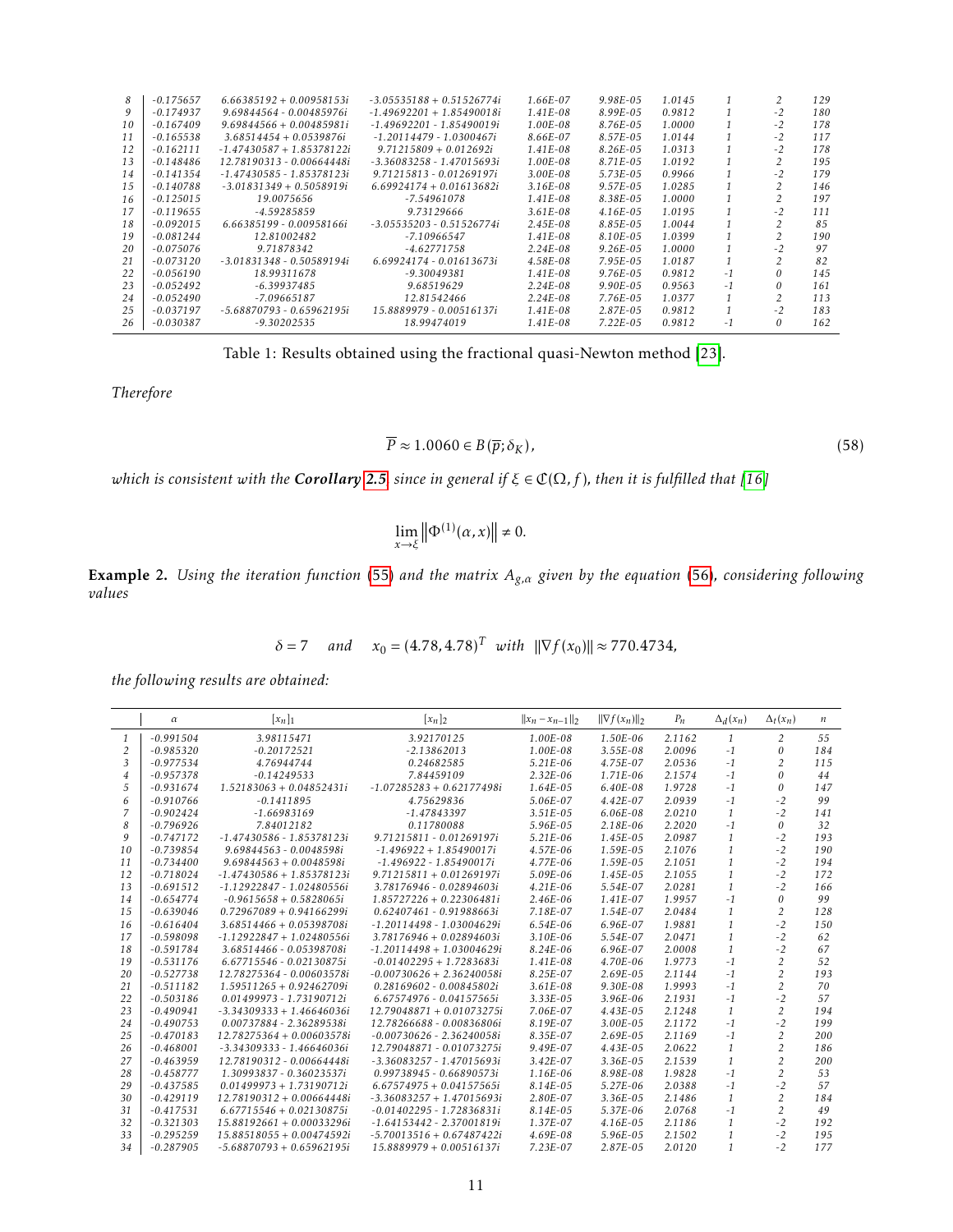| 35  | $-0.278601$ | 15.88518055 - 0.00474592i   | -5.70013516 - 0.67487422i   | $1.15E-07$    | $5.96E-0.5$   | 2.0524 |      | $-2$     | 197  |
|-----|-------------|-----------------------------|-----------------------------|---------------|---------------|--------|------|----------|------|
| 36  | $-0.264047$ | $-5.68870793 - 0.65962195i$ | 15.8889979 - 0.00516137i    | $3.32E - 0.8$ | $2.87E - 0.5$ | 2.1731 |      | $-2$     | 194  |
| 37  | $-0.263797$ | 6.66385192 - 0.00958162i    | $-3.05535199 - 0.51526776i$ | 3.78E-05      | 5.76E-06      | 2.0466 |      |          | 110  |
| 38  | $-0.242447$ | $-4.59285856$               | 9.73129667                  | $1.34E - 07$  | $2.16E - 0.5$ | 2.7985 |      | $-2$     | 199  |
| 39  | $-0.240107$ | 9.71878344                  | $-4.6277176$                | 5.48E-07      | $7.22E-06$    | 2.6624 |      | $-2$     | 173  |
| 40  | $-0.235095$ | $-3.01831353 + 0.50589193i$ | $6.69924181 + 0.01613676i$  | $3.61E - 0.8$ | $1.43E - 06$  | 1.9762 |      |          | 77   |
| 41  | $-0.212867$ | $6.66385192 + 0.00958162i$  | $-3.05535199 + 0.51526775i$ | 8.78E-05      | 6.78E-06      | 1.9815 |      |          | 57   |
| 42  | $-0.211725$ | 19.0075656                  | $-7.54961079$               | $1.61E - 04$  | $4.83E - 0.5$ | 0.7767 |      |          | 197  |
| 43  | $-0.209337$ | $-3.01831353 - 0.50589194i$ | $6.69924181 - 0.01613676i$  | 7.73E-05      | $3.05E - 06$  | 1.9919 |      |          | 64   |
| 44  | $-0.204931$ | $-7.53686364$               | 19.00985885                 | $1.00E - 0.8$ | $3.66E - 0.5$ | 2.0867 |      |          | 1.58 |
| 4.5 | $-0.181783$ | 12.81002482                 | -7.10966546                 | $1.32E - 07$  | $3.93E-05$    | 2.2517 |      |          | 196  |
| 46  | $-0.181407$ | $-9.30202535$               | 18.99474019                 | $1.00E - 0.8$ | $7.22E - 0.5$ | 2.1044 | $-1$ | $\Omega$ | 197  |
| 47  | $-0.178655$ | $-7.09665188$               | 12.81542466                 | $1.00E - 0.8$ | $4.79E - 0.5$ | 2.6959 |      |          | 188  |
| 48  | $-0.175623$ | 18.99311678                 | $-9.3004938$                | $1.00E - 0.8$ | $6.54E-0.5$   | 2.1290 | -1   | $\Omega$ | 187  |
| 49  | $-0.125919$ | $-6.39937487$               | 9.6851963                   | $1.81E - 06$  | $2.11E - 0.5$ | 2.0664 | -1   | $\Omega$ | 195  |
| 50  | $-0.092457$ | 9.67778512                  | $-6.40235748$               | $5.02E - 07$  | $2.22E - 0.5$ | 2.2493 | $-1$ | $\Omega$ | 183  |
| 51  | $-0.076797$ | 19.02754978                 | $-12.95559618$              | $1.29E - 04$  | $4.95E-05$    | 0.9503 |      |          | 156  |
|     |             |                             |                             |               |               |        |      |          |      |

Table 2: Results obtained using the iteration function [\(55\)](#page-9-1) with the fractional quasi-Newton method [\[23\]](#page-14-6).

*Therefore*

$$
\overline{P} \approx 2.0692 \in B(\overline{p}; \delta_K),\tag{59}
$$

*which is consistent with the Corollary* [2.5](#page-3-1), since in general if  $\xi \in \mathbb{C}(\Omega, f)$ , then it is fulfilled that [\[16\]](#page-13-9)

$$
\lim_{x \to \xi} \left\| \Phi_{H,\delta}^{(1)}(\alpha, x) \right\| = 0.
$$

Example 3. *Using the Riemann-Liouville fractional derivative* [\(19\)](#page-4-1)*, it is possible to construct the following matrix*

<span id="page-11-0"></span>
$$
A_{g,\alpha}(x_i) = A_{\epsilon,\beta}(x_i) = \left( [A_{\epsilon,\beta}]_{jk}(x_i) \right) := \left( \partial_k^{\beta(\alpha,[x]_k)} \delta_{jk} + \epsilon \delta_{jk} \right)_{x_i}, \quad \alpha \in \mathbb{R} \setminus \mathbb{Z}, \tag{60}
$$

*which generates a particular case of the fractional pseudo-Newton method [\[6,](#page-13-5)[8,](#page-13-12)[9\]](#page-13-13), where δjk is the Kronecker delta,*  $\epsilon$  is a positive constant  $\ll 1$ , and  $\beta(\alpha,[x_i]_k)$  is a function defined by the equation [\(57\)](#page-9-3). So, using the iteration function [\(55\)](#page-9-1) *and the matrix Ag,α given by the equation* [\(60\)](#page-11-0)*, considering following values*

$$
\epsilon = 10^{-4}
$$
,  $\delta = 13$  and  $x_0 = (14.55, 14.55)^T$  with  $\|\nabla f(x_0)\| \approx 65, 057.2221$ ,

*the following results are obtained:*

|    | $\alpha$ | $[x_n]_1$                   | $[x_n]_2$                   | $  x_n - x_{n-1}  _2$ | $\ \nabla f(x_n)\ _2$ | $P_n$  | $\Delta_d(x_n)$ | $\Delta_t(x_n)$ | n   |
|----|----------|-----------------------------|-----------------------------|-----------------------|-----------------------|--------|-----------------|-----------------|-----|
|    | 0.997025 | 6.40346174                  | $-9.68745629$               | 7.48E-06              | $2.99E - 0.5$         | 2.0712 | $-1$            | $\theta$        | 11  |
| 2  | 0.997053 | $-6.8254374$                | $-6.80736533$               | $1.34E - 06$          | $1.17E - 0.5$         | 2.1970 |                 | $-2$            | 37  |
| 3  | 0.997061 | 9.73394944                  | 4.59418309                  | $3.34E - 06$          | $1.33E-05$            | 2.1262 |                 |                 | 33  |
| 4  | 0.998113 | 4.62598971                  | 9.72138809                  | $2.20E - 07$          | 1.78E-05              | 2.8079 |                 | $\overline{c}$  | 13  |
| 5  | 0.998133 | $-9.67933962$               | 6.40821255                  | 3.58E-07              | $3.16E - 0.5$         | 2.1427 | $-1$            | 0               | 19  |
| 6  | 0.998185 | $-3.75670368 + 0.00677324i$ | 1.14479461 - 0.90835133i    | $6.32E - 0.8$         | $8.42E - 07$          | 1.9860 |                 | $-2$            | 184 |
|    | 0.998189 | $-3.75670368 - 0.00677324i$ | $1.14479461 + 0.90835133i$  | $2.47E - 06$          | $8.42E - 07$          | 1.9809 |                 | $-2$            | 126 |
| 8  | 0.998229 | $-12.81526848$              | $-7.09878784$               | $3.61E-08$            | $3.00E - 05$          | 2.1703 |                 | $-2$            | 22  |
| 9  | 0.998469 | $-12.6804252$               | $-15.85472455$              | 1.00E-08              | $4.54E - 05$          | 2.2093 | $-1$            | 0               | 49  |
| 10 | 0.999045 | 1.52183063 - 0.04852431i    | $-1.07285283 - 0.62177498i$ | $8.25E - 06$          | $6.40E - 0.8$         | 1.9673 | $-1$            | 0               | 161 |
| 11 | 0.999065 | 7.09845974                  | $-12.81449874$              | 7.07E-08              | $2.76E - 0.5$         | 2.2122 |                 |                 | 33  |
| 12 | 0.999909 | 9.81602358                  | 9.80895121                  | $2.24E - 0.8$         | $4.07E - 0.5$         | 2.1124 |                 |                 | 25  |
| 13 | 0.999917 | $-7.09665188$               | 12.81542466                 | 1.06E-07              | $4.79E - 0.5$         | 2.1726 |                 |                 | 26  |
| 14 | 0.999921 | $-6.80274842$               | 6.8263687                   | 7.69E-06              | 1.15E-05              | 2.2126 |                 |                 | 28  |
| 15 | 0.999925 | $-12.80936242$              | 7.11220453                  | $1.30E - 07$          | 5.55E-05              | 2.2710 |                 |                 | 28  |
| 16 | 0.999929 | $-9.73194065$               | $-4.58368411$               | $2.72E - 06$          | 5.55E-06              | 2.7275 |                 |                 | 62  |
| 17 | 0.999937 | $-9.81505776$               | $-9.80760476$               | $1.13E-04$            | $2.80E - 0.5$         | 1.4237 |                 |                 | 18  |
| 18 | 0.999941 | $-4.61844557$               | $-9.71852806$               | $1.53E-06$            | 1.39E-05              | 2.8405 |                 |                 | 61  |
| 19 | 0.999945 | 6.80674644                  | $-6.820744$                 | $4.50E - 06$          | $1.44E-05$            | 2.1855 |                 |                 | 176 |
| 20 | 0.999953 | 12.81002482                 | $-7.10966546$               | $3.41E - 07$          | $3.93E - 0.5$         | 2.2868 |                 |                 | 44  |
| 21 | 1.003393 | 6.82167482                  | 6.80212518                  | 8.31E-06              | $1.48E - 0.5$         | 2.1795 |                 | $-2$            | 5   |
| 22 | 1.004893 | $-0.55742729 - 0.65679566i$ | $-0.20882106 - 1.14800938i$ | $3.11E-07$            | $1.41E-07$            | 2.0709 | $-1$            | 0               | 64  |
| 23 | 1.004925 | $3.68514466 + 0.05398708i$  | $-1.20114498 - 1.03004629i$ | 5.10E-08              | 6.96E-07              | 1.9686 |                 | $-2$            | 119 |
| 24 | 1.004969 | $-1.12922847 + 1.02480556i$ | $3.78176946 + 0.02894603i$  | 4.58E-08              | 5.54E-07              | 1.9971 |                 | $-2$            | 137 |
| 25 | 1.005025 | 0.72967089 - 0.94166299i    | $0.62407461 + 0.91988663i$  | $2.37E - 0.5$         | $1.54E - 07$          | 1.9983 |                 | 2               | 84  |
| 26 | 1.005549 | 0.29601303                  | $-4.65165906$               | $1.49E - 0.5$         | 4.30E-07              | 2.1087 | $-1$            | $-2$            | 1.5 |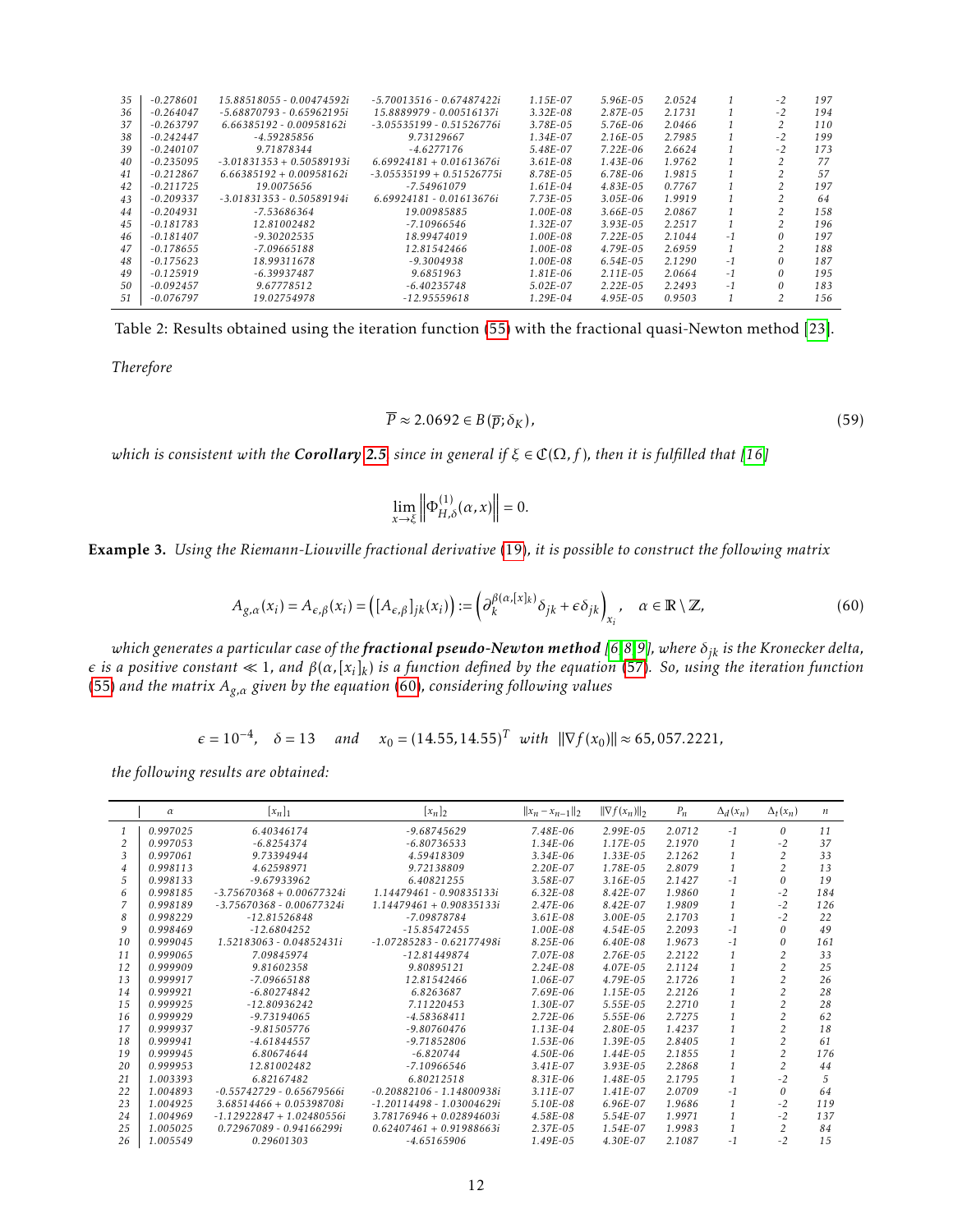| 27 | 1.005849 | 3.68514466 - 0.05398708i     | $-1.20114498 + 1.03004629i$  | $6.25E-08$    | $6.96E-07$    | 1.9890 | $\mathbf{1}$  | $-2$           | 184        |
|----|----------|------------------------------|------------------------------|---------------|---------------|--------|---------------|----------------|------------|
| 28 | 1.005937 | $-1.12922847 - 1.02480556i$  | 3.78176946 - 0.02894603i     | $1.41E-08$    | $5.54E-07$    | 1.9735 | $\mathbf{1}$  | $-2$           | 82         |
| 29 | 1.006421 | $-1.3914151 - 0.70003547i$   | $0.17621271 + 1.00035774i$   | $1.02E - 04$  | 1.46E-07      | 2.0270 | $-1$          | $\theta$       | 50         |
| 30 | 1.006437 | 1.30993837 - 0.36023537i     | 0.99738945 - 0.66890573i     | $4.91E-06$    | 8.98E-08      | 1.9863 | $-1$          | $\overline{2}$ | 44         |
| 31 | 1.006465 | $-0.55742729 + 0.65679566i$  | $-0.20882106 + 1.14800938i$  | $6.32E-08$    | $1.41E-07$    | 2.1428 | $-1$          | $\theta$       | 38         |
| 32 | 1.007481 | $-3.95538299$                | -3.88543329                  | $9.14E - 0.5$ | $3.64E - 06$  | 2.3031 | $\mathbf{1}$  | $\overline{c}$ | $\sqrt{2}$ |
| 33 | 1.008713 | 1.59511265 - 0.92462709i     | $0.28169602 + 0.00845802i$   | $1.63E - 06$  | $9.30E-08$    | 2.1184 | $-1$          | $\overline{c}$ | 20         |
| 34 | 1.009697 | $-2.30034423$                | $-0.45950443$                | 4.99E-06      | 7.08E-08      | 2.1235 | $-1$          | $\theta$       | 6          |
| 35 | 1.009817 | $0.09238517 + 0.91135195i$   | $-1.48626899 - 0.45588717i$  | 5.70E-07      | 1.37E-07      | 1.9727 | $\mathbf{1}$  | $-2$           | 28         |
| 36 | 1.009821 | $0.09238517 - 0.91135195i$   | $-1.48626899 + 0.45588717i$  | $1.41E-08$    | 1.37E-07      | 2.0053 | 1             | $-2$           | 34         |
| 37 | 1.009861 | $-1.3914151 + 0.70003546i$   | $0.17621271 - 1.00035774i$   | $9.45E - 0.5$ | $2.55E-07$    | 2.0119 | $-1$          | $\theta$       | 22         |
| 38 | 1.010385 | $1.30993837 + 0.36023537i$   | $0.99738945 + 0.66890573i$   | $4.13E-0.5$   | 8.98E-08      | 1.9803 | $-1$          | $\overline{c}$ | 38         |
| 39 | 1.908362 | $0.72967089 + 0.94166298i$   | $0.62407461 - 0.91988663i$   | $8.45E - 0.5$ | 1.83E-07      | 1.9642 | 1             | $\overline{c}$ | 14         |
| 40 | 1.913438 | $1.52183063 + 0.04852431i$   | $-1.07285283 + 0.62177498i$  | $1.10E - 07$  | $6.40E-0.8$   | 1.9787 | $-1$          | $\theta$       | 13         |
| 41 | 1.918790 | $-1.66983169$                | $-1.47843397$                | $1.14E-04$    | $6.06E-08$    | 2.2493 | $\mathbf{1}$  | $-2$           | 5          |
| 42 | 1.920778 | $1.59511265 + 0.92462709i$   | 0.28169602 - 0.00845802i     | 4.58E-08      | $9.30E-08$    | 1.9835 | $-1$          | 2              | 17         |
| 43 | 1.922506 | 3.8890101                    | $-3.98878888$                | $1.22E - 07$  | 1.48E-06      | 2.1461 | 1             | $-2$           | 19         |
| 44 | 1.928090 | $-3.91843903$                | 3.94777085                   | 1.97E-07      | $2.03E - 06$  | 2.0974 | $\mathbf{1}$  | $-2$           | 75         |
| 45 | 1.928198 | 4.76944744                   | 0.24682585                   | $4.45E-05$    | 4.75E-07      | 2.0605 | $-1$          | 2              | 19         |
| 46 | 1.938338 | $-0.1411895$                 | 4.75629836                   | $6.65E-06$    | $4.42E - 07$  | 2.0695 | $-1$          | $-2$           | 12         |
| 47 | 2.027490 | $-4.63811516$                | $-0.17366027$                | $3.50E - 07$  | $5.12E - 07$  | 2.4473 | $-1$          | $\overline{2}$ | 6          |
| 48 | 2.027714 | $-0.9615658 - 0.5828065i$    | 1.85727226 - 0.22306481i     | $1.22E-06$    | $1.41E-07$    | 2.0016 | $-1$          | $\theta$       | 80         |
| 49 | 2.027802 | $-0.9615658 + 0.5828065i$    | $1.85727226 + 0.22306481i$   | 8.66E-07      | $1.41E-07$    | 2.0016 | $-1$          | $\theta$       | 23         |
| 50 | 2.028082 | 3.98115471                   | 3.92170125                   | $4.47E-08$    | 1.50E-06      | 2.0806 | $\mathbf{1}$  | $\overline{c}$ | 9          |
| 51 | 2.050222 | 0.10127937 - 0.65790456i     | $-0.69552033 - 1.28219351i$  | $4.24E-08$    | $2.55E-08$    | 1.9278 | $\mathcal{I}$ | $-2$           | 9          |
| 52 | 2.892915 | $-0.2017252$                 | $-2.13862013$                | 8.96E-05      | 1.79E-07      | 2.0069 | $-1$          | $\theta$       | 5          |
| 53 | 2.979539 | $-9.68548222$                | $-6.40422387$                | 1.48E-05      | $6.43E-06$    | 2.0748 | $-1$          | $\theta$       | 43         |
| 54 | 2.979543 | $-6.40734755$                | $-9.67742959$                | 1.68E-05      | $7.33E-06$    | 2.0878 | $-1$          | $\theta$       | 43         |
| 55 | 2.983015 | 6.66385192 - 0.00958162i     | $-3.05535199 - 0.51526776i$  | 4.88E-06      | 5.76E-06      | 1.9701 | 1             | 2              | 65         |
| 56 | 2.983279 | $1.07448447 + 0.94219835i$   | $-3.88986554 + 0.11532861i$  | $7.72E - 0.5$ | $9.22E - 07$  | 2.0229 | $\mathbf{1}$  | $-2$           | 92         |
| 57 | 2.989991 | $-3.01831353 + 0.50589193i$  | $6.69924181 + 0.01613676i$   | 5.64E-06      | $1.43E-06$    | 1.9676 | $\mathbf{1}$  | 2              | 101        |
| 58 | 2.990235 | $12.78190312 + 0.00664448i$  | $-3.36083257 + 1.47015693i$  | $3.33E - 06$  | $3.36E - 0.5$ | 2.0443 | $\mathbf{1}$  | $\overline{c}$ | 27         |
| 59 | 2.990955 | $-3.34309333 - 1.46646036i$  | 12.79048871 - 0.01073275i    | $2.29E-06$    | $4.43E-05$    | 2.0444 | $\mathbf{1}$  | $\overline{c}$ | 26         |
| 60 | 3.002283 | $-12.78071432 + 0.00620911i$ | $3.36250229 + 1.47445201i$   | $7.91E-06$    | $1.73E - 0.5$ | 2.0486 | $\mathbf{1}$  | $\overline{c}$ | 38         |
| 61 | 3.004719 | 9.55477471                   | 12.75308268                  | $3.30E - 07$  | $1.49E - 0.5$ | 2.1260 | $-1$          | $\theta$       | 9          |
| 62 | 3.013455 | $-6.65415389 + 0.00918318i$  | $3.06649242 + 0.56418379i$   | 5.49E-06      | $4.40E-06$    | 1.9795 | $\mathbf{1}$  | $\overline{c}$ | 90         |
| 63 | 3.013911 | 9.68717241                   | 6.39860852                   | 1.86E-05      | $7.26E-06$    | 2.0743 | $-1$          | $\theta$       | 199        |
| 64 | 3.014343 | 6.40322967                   | 9.6796959                    | $2.04E - 0.5$ | $1.09E - 0.5$ | 2.0718 | $-1$          | $\theta$       | 189        |
| 65 | 3.982916 | $6.66385192 + 0.00958162i$   | $-3.05535199 + 0.51526776i$  | $8.57E - 0.5$ | 5.76E-06      | 2.1002 | $\mathbf{1}$  | $\overline{c}$ | 87         |
| 66 | 3.982992 | 12.78190312 - 0.00664448i    | $-3.36083257 - 1.47015693i$  | $1.25E - 0.5$ | $3.36E - 0.5$ | 2.0505 | 1             | 2              | 35         |
| 67 | 3.983884 | $3.02691487 + 0.54276524i$   | $-6.68492207 + 0.01504716i$  | $1.41E-08$    | 5.46E-06      | 1.9751 | 1             | 2              | 117        |
| 68 | 3.990568 | $3.34433054 + 1.46955548i$   | $-12.78880218 + 0.01004339i$ | 7.60E-07      | $3.97E - 0.5$ | 2.1391 | $\mathbf{1}$  | $\overline{c}$ | 20         |
| 69 | 3.990580 | 3.34433054 - 1.46955548i     | $-12.78880218 - 0.01004339i$ | $9.72E - 07$  | $3.97E - 0.5$ | 2.1398 | 1             | $\overline{c}$ | 23         |
| 70 | 3.991060 | $-3.01831353 - 0.50589193i$  | 6.69924181 - 0.01613676i     | $9.65E - 06$  | $1.43E-06$    | 1.9672 | $\mathbf{1}$  | $\overline{2}$ | 81         |

Table 3: Results obtained using the iteration function [\(55\)](#page-9-1) with the fractional psuedo-Newton method [\[6\]](#page-13-5).

*Therefore*

$$
\overline{P} \approx 2.0994 \in B(\overline{p}; \delta_K),\tag{61}
$$

*which is consistent with the Corollary* [2.5](#page-3-1), since in general if  $\xi \in \mathbb{C}(\Omega, f)$ , then it is fulfilled that [\[16\]](#page-13-9)

$$
\lim_{x \to \xi} \left\| \Phi_{H,\delta}^{(1)}(\alpha, x) \right\| = 0.
$$

## 6. Conclusions

Considering the large number of fractional operators that exist, and since it does not seem that their number will stop increasing soon at the time of writing this paper, the most simplified and compact way to work the fractional calculus is through the classification of fractional operators using sets which, as shown in the previous sections, allows generalize objects of the conventional calculus such as tensor operators, the diffusion equation, the heat equation, the Taylor series of a vector-valued function and the fixed point method in several variables which allows to generate the method known as the fractional fixed point method that in turn allows a new type of numerical analysis using sets [\[23\]](#page-14-6). Since that each fractional fixed point method that generates a convergent sequence has the ability to generate an uncountable family of fractional fixed point methods that generate convergent sequences as shown by the Theorem [4.1](#page-6-1), and considering that determining the critical points of a scalar function is usually one of the most recurrent problems in physics, mathematics and engineering, it becomes almost natural to estimate numerically the mean order of convergence of any fractional fixed point method in a region  $\Omega$  by determining the critical points of a scalar function. Finally, it should be mentioned that the result of the Theorem [4.1](#page-6-1) can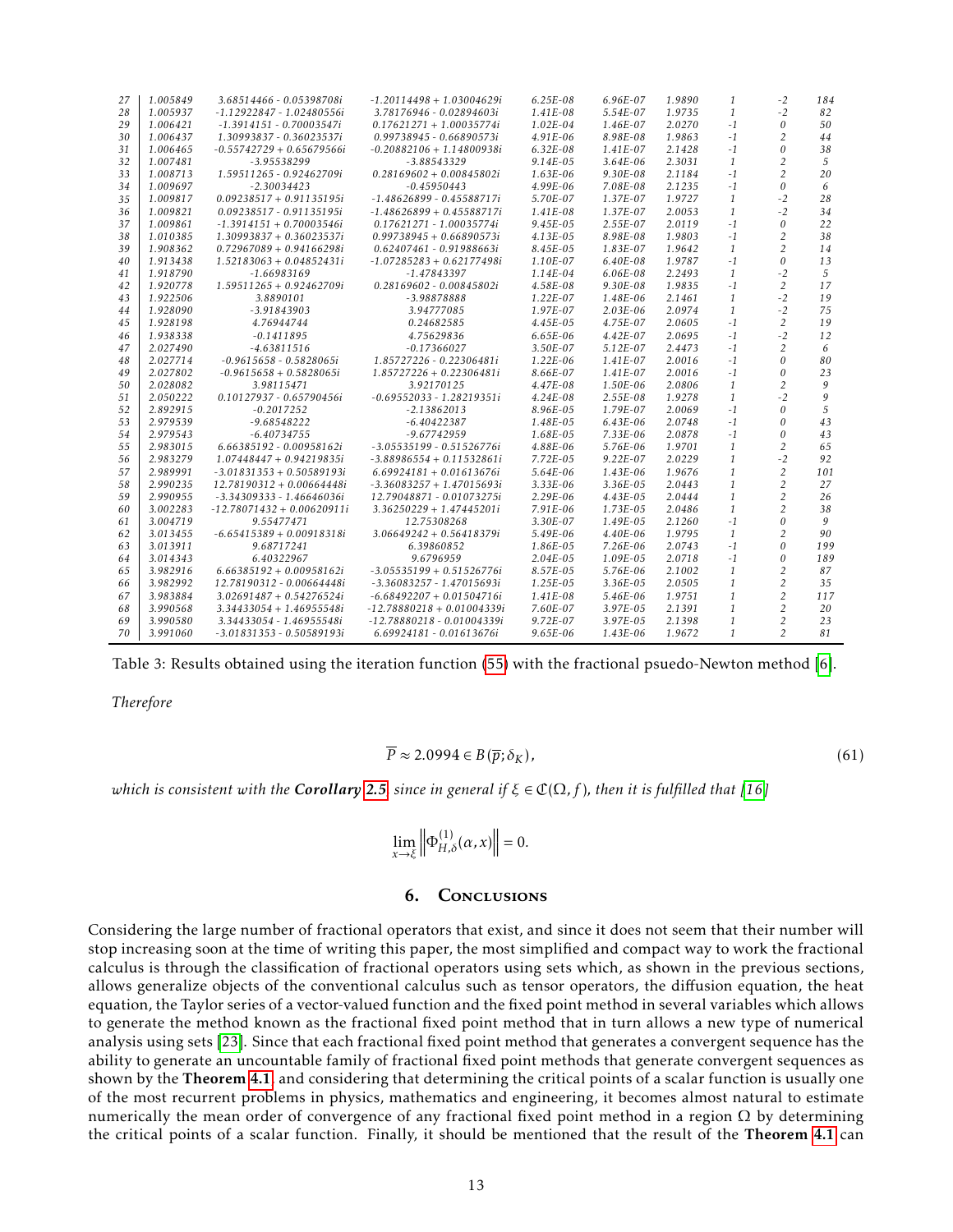be transferred to the theory of fractional differential equations, resulting in a new type of theory of differential equations using sets, which opens the possibility that the fractional calculus became a more extensive theory and that it should be renamed as fractional calculus of sets.

## **REFERENCES**

- <span id="page-13-0"></span>[1] Ali Safdari-Vaighani, Alfa Heryudono, and Elisabeth Larsson. A radial basis function partition of unity collocation method for convection–diffusion equations arising in financial applications. *Journal of Scientific Computing*, 64(2):341–367, 2015.
- <span id="page-13-1"></span>[2] A. Torres-Hernandez, F. Brambila-Paz, and C. Torres-Martínez. Numerical solution using radial basis functions for multidimensional fractional partial differential equations of type black–scholes. *Computational and Applied Mathematics*, 40(245), 2021. [DOI: 10.1007/s40314-021-01634-z.](https://www.doi.org/10.1007/s40314-021-01634-z)
- <span id="page-13-2"></span>[3] Awa Traore and Ndolane Sene. Model of economic growth in the context of fractional derivative. *Alexandria Engineering Journal*, 59(6):4843–4850, 2020.
- <span id="page-13-3"></span>[4] A. Torres-Hernandez, F. Brambila-Paz, and J. J. Brambila. A nonlinear system related to investment under uncertainty solved using the fractional pseudo-newton method. *Journal of Mathematical Sciences: Advances and Applications*, 63:41–53, 2020. [DOI: 10.18642/jmsaa](http://scientificadvances.co.in/admin/img_data/1470/images/JMSAA7100122150ATorresHernandez.pdf) 7100122150.
- <span id="page-13-4"></span>[5] Emanuel Guariglia. Fractional calculus, zeta functions and shannon entropy. *Open Mathematics*, 19(1):87– 100, 2021.
- <span id="page-13-5"></span>[6] A. Torres-Henandez and F. Brambila-Paz. An approximation to zeros of the riemann zeta function using fractional calculus. *Mathematics and Statistics*, 9(3):309–318, 2021. [DOI: 10.13189/ms.2021.090312.](http://www.hrpub.org/journals/article_info.php?aid=10822)
- <span id="page-13-6"></span>[7] Eduardo De-la Vega, Anthony Torres-Hernandez, Pedro M Rodrigo, and Fernando Brambila-Paz. Fractional derivative-based performance analysis of hybrid thermoelectric generator-concentrator photovoltaic system. *Applied Thermal Engineering*, 193:116984, 2021. [DOI: 10.1016/j.applthermaleng.2021.116984.](https://www.doi.org/10.1016/j.applthermaleng.2021.116984)
- <span id="page-13-12"></span>[8] A. Torres-Hernandez, F. Brambila-Paz, P. M. Rodrigo, and E. De-la-Vega. Reduction of a nonlinear system and its numerical solution using a fractional iterative method. *Journal of Mathematics and Statistical Science*, 6:285–299, 2020. [ISSN 2411-2518.](http://www.ss-pub.org/wp-content/uploads/2021/02/JMSS2020070201.pdf)
- <span id="page-13-13"></span>[9] A. Torres-Hernandez, F. Brambila-Paz, P. M. Rodrigo, and E. De-la-Vega. Fractional pseudo-newton method and its use in the solution of a nonlinear system that allows the construction of a hybrid solar receiver. *Applied Mathematics and Sciences: An International Journal (MathSJ)*, 7:1–12, 2020. [DOI: 10.5121/mathsj.2020.7201.](https://airccse.com/mathsj/papers/7220mathsj01.pdf)
- <span id="page-13-7"></span>[10] A. Torres-Hernandez. Code of multidimensional fractional pseudo-newton method using recursive programming. *ResearchGate*, 2021. [DOI: 10.13140/RG.2.2.26555.54563/1.](https://www.doi.org/10.13140/RG.2.2.26555.54563/1)
- <span id="page-13-8"></span>[11] Xiaofeng Wang, Yingfanghua Jin, and Yali Zhao. Derivative-free iterative methods with some kurchatov-type accelerating parameters for solving nonlinear systems. *Symmetry*, 13(6):943, 2021.
- [12] Krzysztof Gdawiec, Wiesław Kotarski, and Agnieszka Lisowska. Visual analysis of the newton's method with fractional order derivatives. *Symmetry*, 11(9):1143, 2019.
- [13] Ali Akgül, Alicia Cordero, and Juan R Torregrosa. A fractional newton method with 2ath-order of convergence and its stability. *Applied Mathematics Letters*, 98:344–351, 2019.
- <span id="page-13-10"></span>[14] A. Torres-Hernandez and F. Brambila-Paz. Fractional newton-raphson method. *Applied Mathematics and Sciences: An International Journal (MathSJ)*, 8:1–13, 2021. [DOI: 10.5121/mathsj.2021.8101.](https://airccse.com/mathsj/papers/8121mathsj01.pdf)
- <span id="page-13-11"></span>[15] A. Torres-Hernandez, F. Brambila-Paz, and E. De-la-Vega. Fractional newton-raphson method and some variants for the solution of nonlinear systems. *Applied Mathematics and Sciences: An International Journal (MathSJ)*, 7:13–27, 2020. [DOI: 10.5121/mathsj.2020.7102.](https://airccse.com/mathsj/papers/7120mathsj02.pdf)
- <span id="page-13-9"></span>[16] A. Torres-Hernandez, F. Brambila-Paz, U. Iturraran-Viveros, and R. Caballero-Cruz. Fractional newton- ´ raphson method accelerated with aitken's method. *Axioms*, 10(2):1–25, 2021. [DOI: 10.3390/ax](https://www.mdpi.com/2075-1680/10/2/47)[ioms10020047.](https://www.mdpi.com/2075-1680/10/2/47)